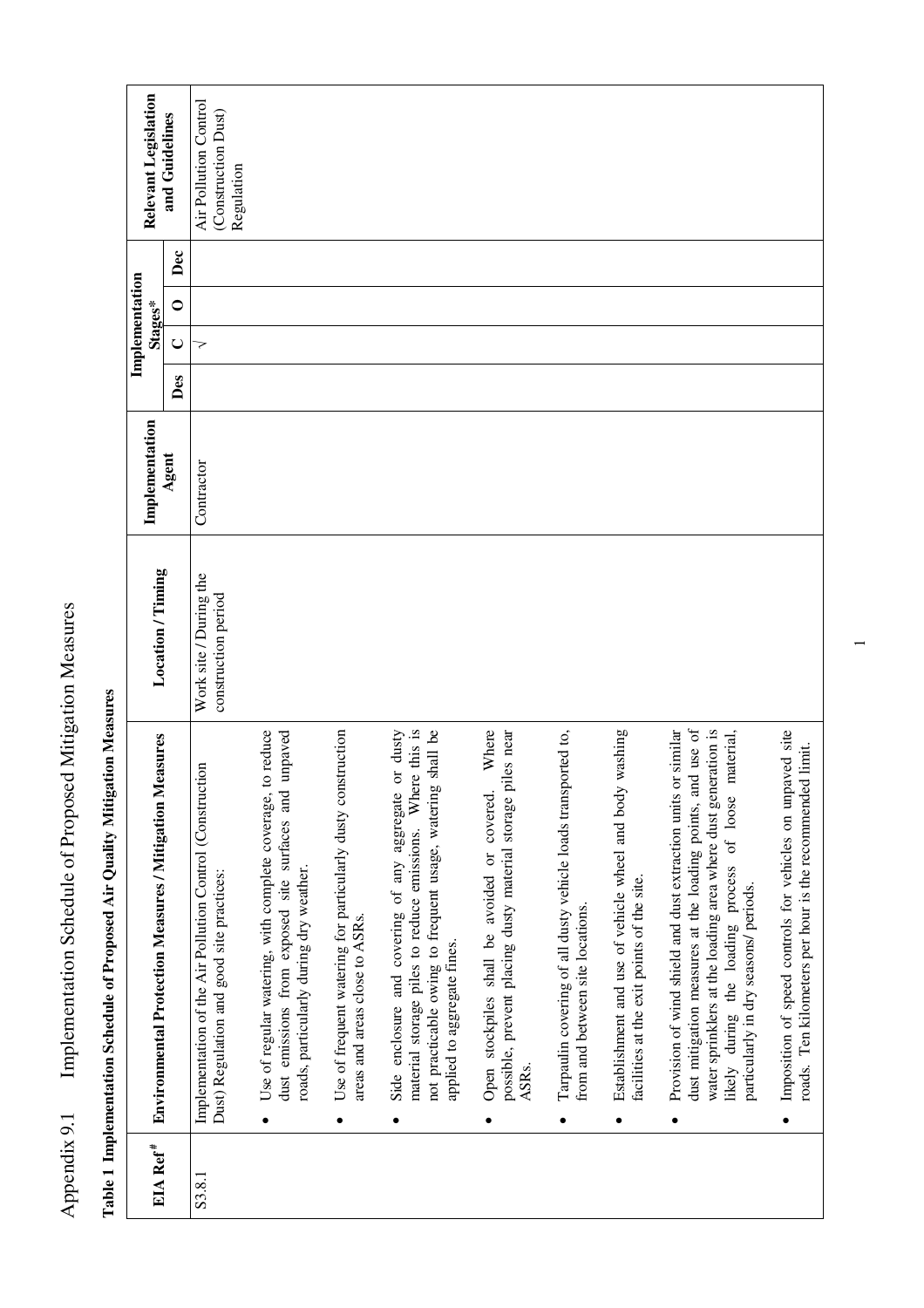| EIA Ref <sup>#</sup> | Environmental Protection Measures / Mitigation Measures                                                                                                                                                                                                                                            | Location / Timing                                                                           | Implementation      |     | Implementation<br>Stages* |     | Relevant Legislation |
|----------------------|----------------------------------------------------------------------------------------------------------------------------------------------------------------------------------------------------------------------------------------------------------------------------------------------------|---------------------------------------------------------------------------------------------|---------------------|-----|---------------------------|-----|----------------------|
|                      |                                                                                                                                                                                                                                                                                                    |                                                                                             | Agent               | Des | $\bullet$<br>Ő            | Dec | and Guidelines       |
|                      | Where possible, routing of vehicles and positioning of<br>possible<br>construction plant should be at the maximum<br>distance from ASRs.                                                                                                                                                           |                                                                                             |                     |     |                           |     |                      |
|                      | order to<br>if dusty<br>auditing<br>Instigation of an environmental monitoring and<br>program to monitor the construction process in<br>enforce controls and modify method of work<br>conditions arise.                                                                                            |                                                                                             |                     |     |                           |     |                      |
| S.3.8.2              | sludge and on-site wastewater treatment plant before discharge<br>installed for the air ventilated from the storage area of sewage<br>Deodorizers with 95% odour removal efficiency would be<br>to the atmosphere                                                                                  | Storage area of sewage<br>plant/During design &<br>wastewater treatment<br>sludge & on-site | <b>STF Operator</b> | 7   | 7                         |     | EIAO-TM              |
| S.3.8.2              | the STF<br>stacks will meet the stringent target emission limits equivalent<br>g<br>installed for the STF to ensure that the emissions from t<br>Air pollution control and stack monitoring system will<br>to those stipulated in Hong Kong and the European<br>Commission for waste incineration. | During design & operation<br>STF stack emissions /<br>operation phase<br>phase              | <b>STF Operator</b> | 7   | 7                         |     | EIAO-TM              |
|                      |                                                                                                                                                                                                                                                                                                    |                                                                                             |                     |     |                           |     |                      |

Appendix 9.1 Implementation Schedule of Proposed Mitigation Measures

Appendix 9.1

Implementation Schedule of Proposed Mitigation Measures

# All recommendations and requirements resulted during the course of EIA/EA Process, including ACE and / or accepted public comment to the proposed project.<br>\* Des - Design, C - Construction, O – Operation, and Dec - Decomm # All recommendations and requirements resulted during the course of EIA/EA Process, including ACE and / or accepted public comment to the proposed project. \* Des - Design, C - Construction, O – Operation, and Dec - Decommissioning

 $\overline{c}$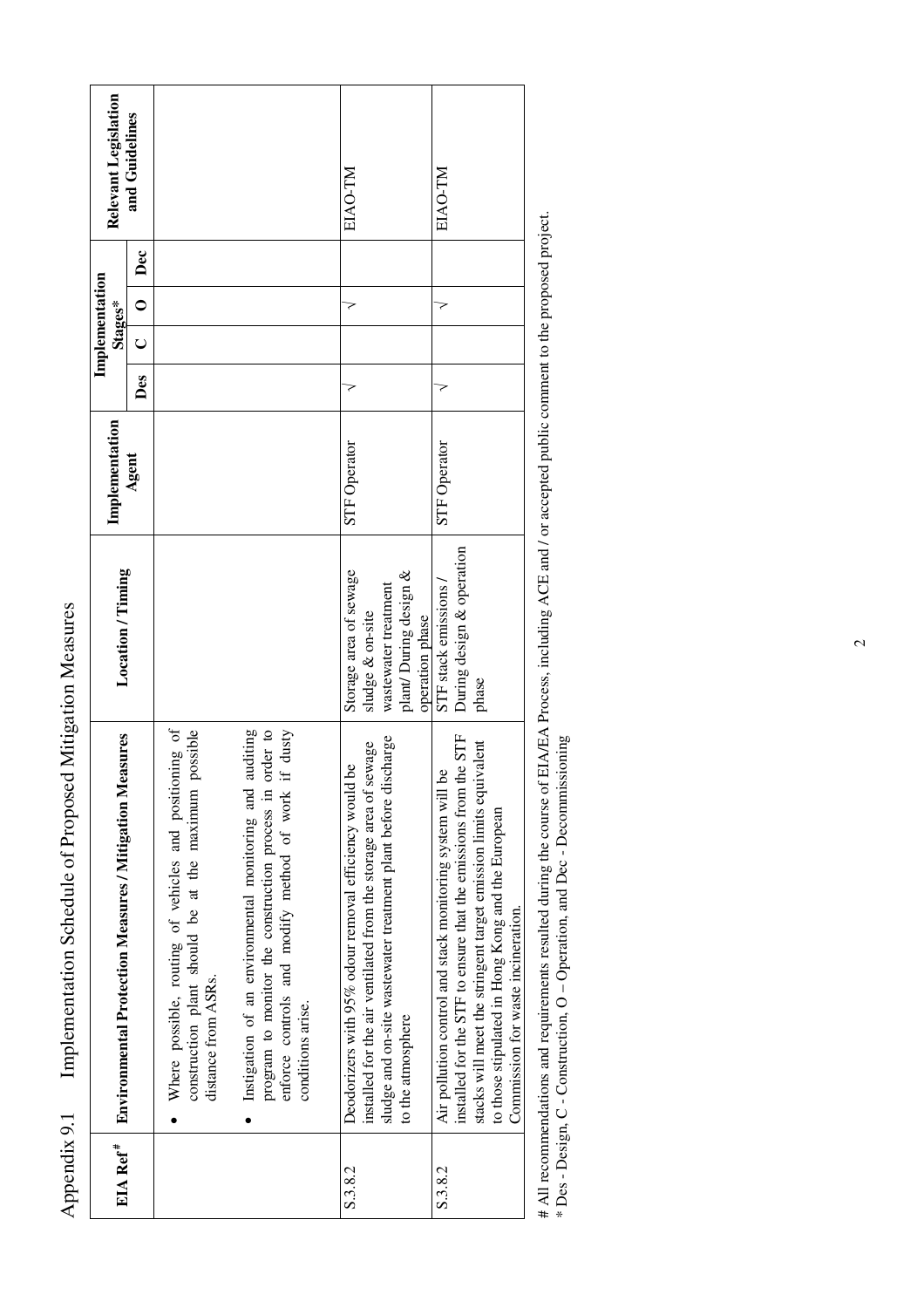| Relevant Legislation                                                | and Guidelines |                                                                                           |                                                                                                                                                                                                                                                |                                                                                                                                                                                                                                        |                                                                                                                                                                             |                                                                                                                                                                                                                                       |                                                                                                                                                                                                                  |                                                                                                                                                                     |                                                                       |
|---------------------------------------------------------------------|----------------|-------------------------------------------------------------------------------------------|------------------------------------------------------------------------------------------------------------------------------------------------------------------------------------------------------------------------------------------------|----------------------------------------------------------------------------------------------------------------------------------------------------------------------------------------------------------------------------------------|-----------------------------------------------------------------------------------------------------------------------------------------------------------------------------|---------------------------------------------------------------------------------------------------------------------------------------------------------------------------------------------------------------------------------------|------------------------------------------------------------------------------------------------------------------------------------------------------------------------------------------------------------------|---------------------------------------------------------------------------------------------------------------------------------------------------------------------|-----------------------------------------------------------------------|
|                                                                     | Dec            |                                                                                           |                                                                                                                                                                                                                                                |                                                                                                                                                                                                                                        |                                                                                                                                                                             |                                                                                                                                                                                                                                       |                                                                                                                                                                                                                  |                                                                                                                                                                     |                                                                       |
| Implementation<br>Stages*                                           | $\bullet$      |                                                                                           | $\overline{\phantom{a}}$                                                                                                                                                                                                                       |                                                                                                                                                                                                                                        |                                                                                                                                                                             |                                                                                                                                                                                                                                       |                                                                                                                                                                                                                  |                                                                                                                                                                     |                                                                       |
|                                                                     | $\cup$         |                                                                                           |                                                                                                                                                                                                                                                |                                                                                                                                                                                                                                        |                                                                                                                                                                             |                                                                                                                                                                                                                                       |                                                                                                                                                                                                                  |                                                                                                                                                                     |                                                                       |
|                                                                     | Des            |                                                                                           |                                                                                                                                                                                                                                                |                                                                                                                                                                                                                                        |                                                                                                                                                                             |                                                                                                                                                                                                                                       |                                                                                                                                                                                                                  |                                                                                                                                                                     |                                                                       |
| Implementation                                                      | Agent          |                                                                                           | STF Operator                                                                                                                                                                                                                                   |                                                                                                                                                                                                                                        |                                                                                                                                                                             |                                                                                                                                                                                                                                       |                                                                                                                                                                                                                  |                                                                                                                                                                     |                                                                       |
| Location / Timing                                                   |                |                                                                                           | transport and at the STF /<br>During the operation<br>Sludge collection &<br>period                                                                                                                                                            |                                                                                                                                                                                                                                        |                                                                                                                                                                             |                                                                                                                                                                                                                                       |                                                                                                                                                                                                                  |                                                                                                                                                                     |                                                                       |
| leasures<br><b>Environmental Protection Measures / Mitigation M</b> |                | ons from<br>Human Health Risk Associated with Microbial Emissi<br>Dewatered Sewage Sludge | implemented when the STF is in operation to ensure the<br>as<br>maintained<br>(identified<br>ತಿ<br>measures<br>findings of the risk assessment remain valid:<br>should<br>control<br>safeguards)<br>risk<br>existing/expected<br>The following | Apply good practice during unloading of dewatered sewage<br>The dewatered sewage sludge unloading process should be<br>sludge to skip/container of transport vehicle<br>supervised by workers on-site and drivers<br>Sludge Collection | The workers handling the dewatered sewage sludge spillage<br>at roads/sea in case of accident should wear personal<br>protective equipment<br>Sludge Transport<br>$\bullet$ | Provide sufficient training to drivers for the dewatered<br>Provide signage to assist driver to stop at appropriate<br>sewage sludge transporting vehicles<br>Sludge Reception and Handling at STF<br>unloading position<br>$\bullet$ | dewatered sewage sludge transporting vehicle before they<br>The on-site workers responsible for cleaning should wear<br>Vehicle cleaning system should be provided to clean the<br>personal protective equipment | Monitor and control the traffic flow inside the reception<br>Provide signage for clear indication of vehicle traveling<br>hall of the STF<br>leave the STF<br>route | In case of manual dewatered sewage sludge is needed, the<br>$\bullet$ |
| EIA Ref <sup>#</sup>                                                |                | S4.3.4                                                                                    |                                                                                                                                                                                                                                                |                                                                                                                                                                                                                                        |                                                                                                                                                                             |                                                                                                                                                                                                                                       |                                                                                                                                                                                                                  |                                                                                                                                                                     |                                                                       |

Table 2 Implementation Schedule of Proposed Human Health Risk Mitigation Measures **Table 2 Implementation Schedule of Proposed Human Health Risk Mitigation Measures** 

Appendix 9.1 Implementation Schedule of Proposed Mitigation Measures

Appendix 9.1 Implementation Schedule of Proposed Mitigation Measures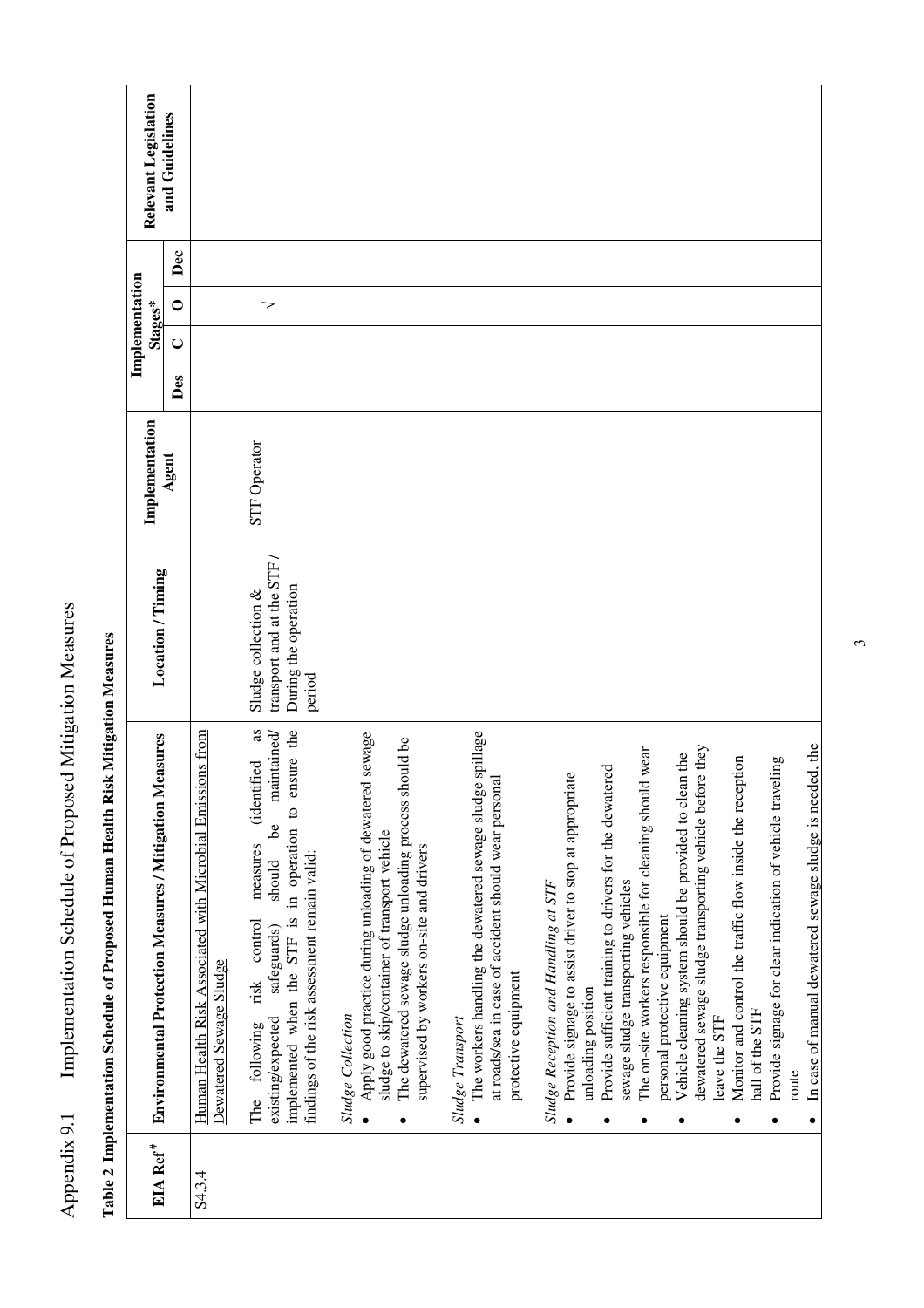| EIA Ref <sup>#</sup> | leasures<br><b>Environmental Protection Measures / Mitigation M</b>                                                                                                                                                                                                                                                                          | Location / Timing | Implementation |     | Implementation<br>Stages* |                  | Relevant Legislation |
|----------------------|----------------------------------------------------------------------------------------------------------------------------------------------------------------------------------------------------------------------------------------------------------------------------------------------------------------------------------------------|-------------------|----------------|-----|---------------------------|------------------|----------------------|
|                      |                                                                                                                                                                                                                                                                                                                                              |                   | Agent          | Des | $\cup$                    | Dec<br>$\bullet$ | and Guidelines       |
|                      | workers involved should wear personal protective<br>equipment                                                                                                                                                                                                                                                                                |                   |                |     |                           |                  |                      |
|                      | Detection device/alarm should be installed to prevent<br>Temporary Sludge Storage at STF<br>$\bullet$                                                                                                                                                                                                                                        |                   |                |     |                           |                  |                      |
|                      | Monitor and control the dewatered sewage sludge<br>overfilling of temporary sludge storage tank                                                                                                                                                                                                                                              |                   |                |     |                           |                  |                      |
|                      | The on-site workers responsible for cleaning should wear<br>personal protective equipment<br>unloading process                                                                                                                                                                                                                               |                   |                |     |                           |                  |                      |
|                      | A safety margin should be considered for the design<br>capacity of STF                                                                                                                                                                                                                                                                       |                   |                |     |                           |                  |                      |
|                      | Emergency plan should be established and implemented to<br>handle the situation of incineration units being down                                                                                                                                                                                                                             |                   |                |     |                           |                  |                      |
|                      | $\overline{c}$<br>monitor and control the performance of incineration<br>Monitoring and control system should be installed<br>Sludge Incineration at STF<br>process<br>$\bullet$                                                                                                                                                             |                   |                |     |                           |                  |                      |
|                      | sewage sludge is needed, the workers involved should wear<br>In case of handling of incomplete combusted dewatered<br>personal protective equipment                                                                                                                                                                                          |                   |                |     |                           |                  |                      |
|                      | Frequent and sufficient maintenance should be provided for<br>Multiple outlets in drainage system should be designed and<br>The on-site workers responsible for cleaning should wear<br>provided to reduce the likelihood of drainage blockage<br>personal protective equipment<br>the drainage system of STF<br>Wash Down Facilities at STF |                   |                |     |                           |                  |                      |
|                      | Maintenance workers should wear personal protective<br>Maintenance and Repairing at STF<br>equipment<br>$\bullet$                                                                                                                                                                                                                            |                   |                |     |                           |                  |                      |
|                      |                                                                                                                                                                                                                                                                                                                                              |                   |                |     |                           |                  |                      |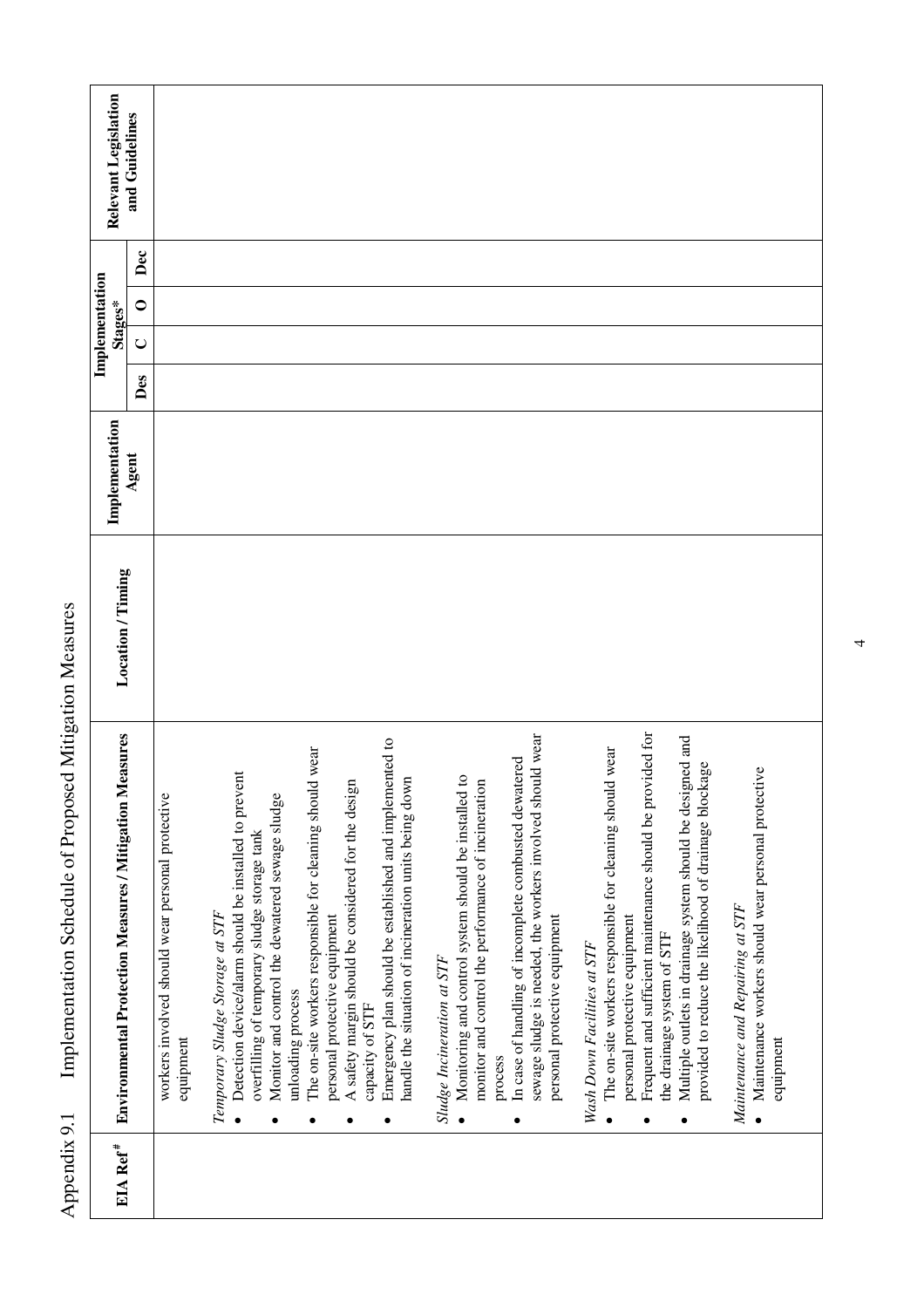| EIA Ref <sup>#</sup> | <b>Environmental Protection Measures / Mitigation Measures</b>                                                                      | Location / Timing                                         | Implementation               |     | Stages* | Implementation |     | Relevant Legislation                  |
|----------------------|-------------------------------------------------------------------------------------------------------------------------------------|-----------------------------------------------------------|------------------------------|-----|---------|----------------|-----|---------------------------------------|
|                      |                                                                                                                                     |                                                           | Agent                        | Des | $\cup$  | 0              | Dec | and Guidelines                        |
|                      | Human Health Risk Associated with Radon                                                                                             |                                                           |                              |     |         |                |     | Note PN 1/99 Control<br>EPD's ProPECC |
|                      | A soil cover can be provided beneath the buildings on top<br><i>dings</i><br>Prevention of radon influx from the PFA to the STF bui | STF buildings / During the<br>and<br>design, construction | Contractor / STF<br>Operator | 7   | 7       | 7              |     | Concentration in New<br>of Radon      |
|                      | of ash lagoon prior to construction works because it reduces<br>the level of radon influx significantly                             | operation of the STF.                                     |                              |     |         |                |     | Buildings Appendix 2                  |
|                      | Slab-on-grade can be an option on foundation design<br>$\bullet$                                                                    |                                                           |                              |     |         |                |     |                                       |
|                      | building by drawing the radon from below the building and<br>Soil suction can also prevent radon from entering the<br>$\bullet$     |                                                           |                              |     |         |                |     |                                       |
|                      | venting it through a pipe, or pipes, to the air above the<br>building.                                                              |                                                           |                              |     |         |                |     |                                       |
|                      | Provision of Sufficient ventilation of the interior of the STF<br>buildings                                                         |                                                           |                              |     |         |                |     |                                       |
|                      | • Forced and natural ventilation should be introduced                                                                               |                                                           |                              |     |         |                |     |                                       |
|                      | properly to enhance air exchange rate in the STF buildings.<br>Basement areas should be pressurized by using a fan to               |                                                           |                              |     |         |                |     |                                       |
|                      | blow air into the basement areas from outdoors is                                                                                   |                                                           |                              |     |         |                |     |                                       |
|                      | suggested. This would create enough pressure at the lowest<br><b>STF</b><br>level indoors to prevent radon from entering into the   |                                                           |                              |     |         |                |     |                                       |
|                      | buildings                                                                                                                           |                                                           |                              |     |         |                |     |                                       |
|                      | Regular maintenance for the floor slabs and walls                                                                                   |                                                           |                              |     |         |                |     |                                       |
|                      | ەم<br>Cracks and other openings in the foundation should<br>properly sealed to reduce radon ingress.                                |                                                           |                              |     |         |                |     |                                       |
|                      | Sealing the cracks limits the flow of radon into the building                                                                       |                                                           |                              |     |         |                |     |                                       |
|                      | thereby making other radon reduction techniques more                                                                                |                                                           |                              |     |         |                |     |                                       |
|                      | $\sigma$<br>effective and cost-efficient. It also reduces the loss<br>conditioned air.                                              |                                                           |                              |     |         |                |     |                                       |
|                      | Radon concentration Measurement Prior to the occupation of                                                                          |                                                           |                              |     |         |                |     |                                       |
|                      | the STF buildings                                                                                                                   |                                                           |                              |     |         |                |     |                                       |
|                      | Radon concentration shall be measured by professional                                                                               |                                                           |                              |     |         |                |     |                                       |
|                      | N <sub>1/99</sub><br>persons in accordance with EPD's ProPECC Note P                                                                |                                                           |                              |     |         |                |     |                                       |
|                      | Appendix 2, "Protocol of Radon Measurement for Non-<br>Control of Radon Concentration in New Buildings                              |                                                           |                              |     |         |                |     |                                       |

 $\overline{5}$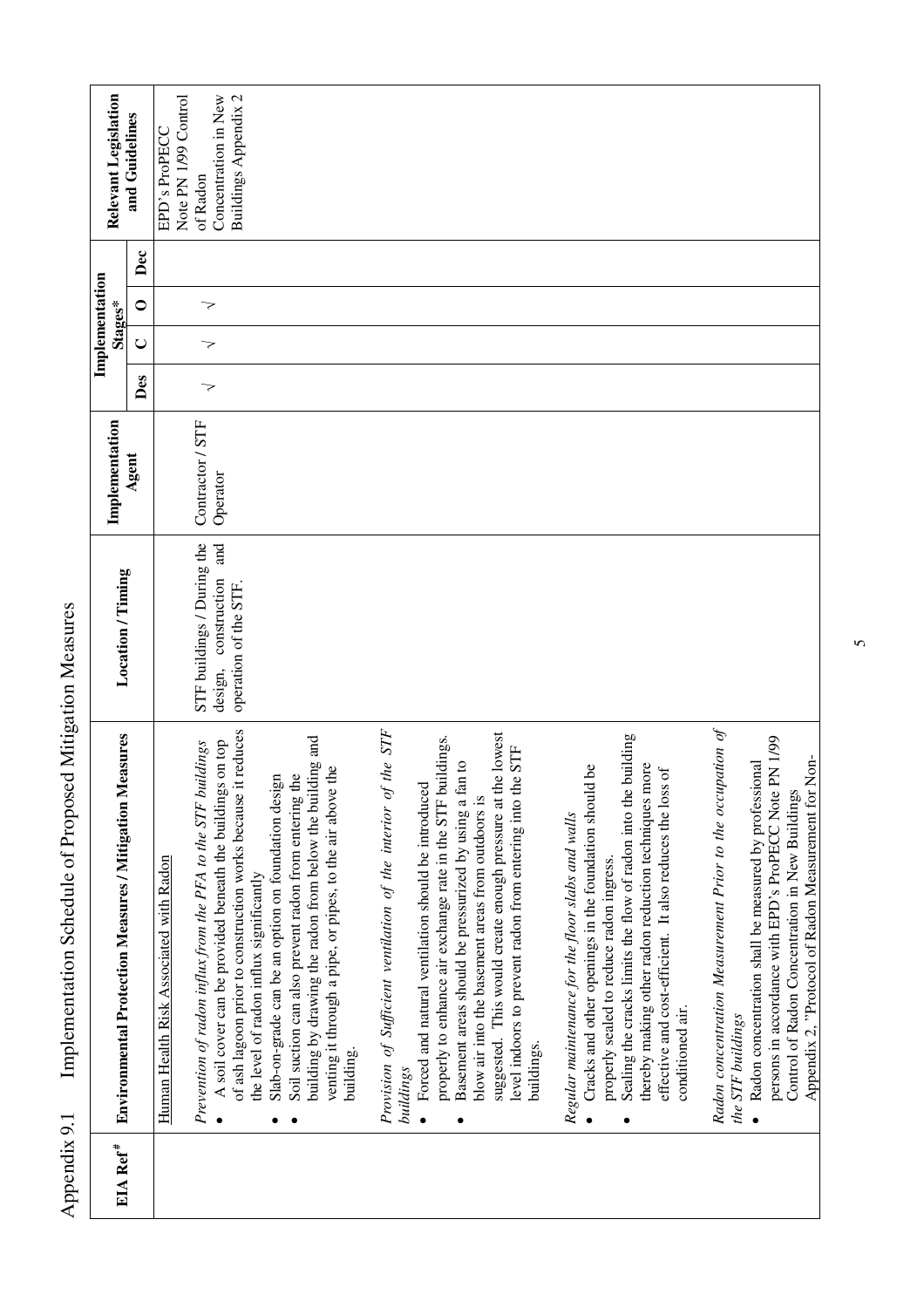| Appendix 9.1 | Implementation Schedule of Proposed                                            | Mitigation Measures |               |                          |                      |
|--------------|--------------------------------------------------------------------------------|---------------------|---------------|--------------------------|----------------------|
|              | EIA Ref <sup>#</sup>   Environmental Protection Measures / Mitigation Measures | Location / Timing   | mplementation | mplementation<br>Stages* | Relevant Legislation |
|              |                                                                                |                     | Agent         | Des   C   Dec            | and Guidelines       |
|              | residential Building" to ensure the radon concentration is in                  |                     |               |                          |                      |
|              | compliance with the guidance value.                                            |                     |               |                          |                      |

# All recommendations and requirements resulted during the course of EIA/EA Process, including ACE and / or accepted public comment to the proposed project.<br>\* Des - Design, C - Construction, O – Operation, and Dec - Decomm # All recommendations and requirements resulted during the course of EIA/EA Process, including ACE and / or accepted public comment to the proposed project.

\* Des - Design, C - Construction, O – Operation, and Dec - Decommissioning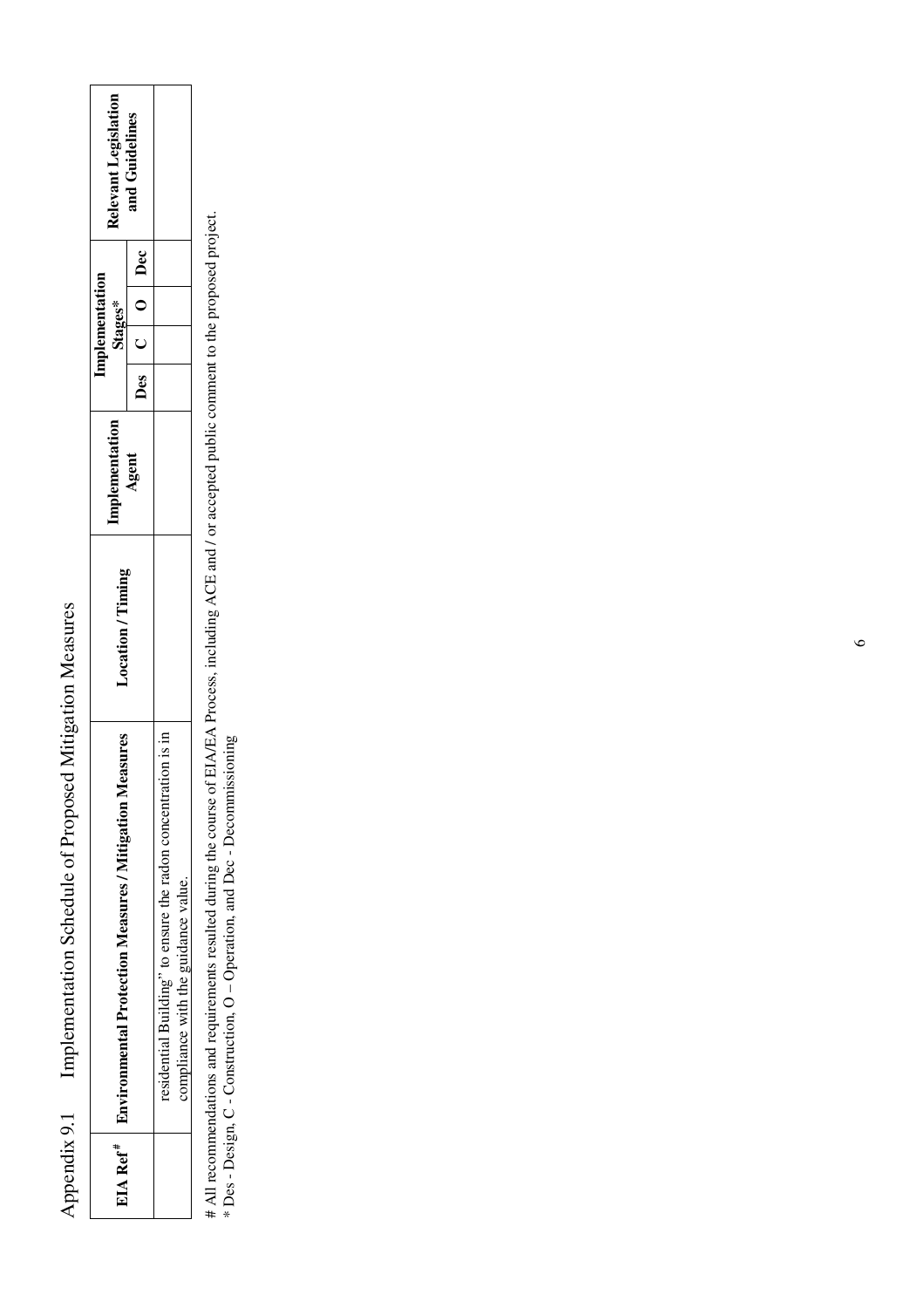| EIA Ref <sup>#</sup> | <b>Environmental Protection Measures / Mitigation Measures</b>                                                                                                                                                                                          | Location /                                   | Implementation |     | Implementation<br>Stages* |                  | Relevant Legislation                  |
|----------------------|---------------------------------------------------------------------------------------------------------------------------------------------------------------------------------------------------------------------------------------------------------|----------------------------------------------|----------------|-----|---------------------------|------------------|---------------------------------------|
|                      |                                                                                                                                                                                                                                                         | Timing                                       | Agent          | Des | $\cup$                    | Dec<br>$\bullet$ | and Guidelines                        |
| S5.5.1               | <b>Good Site Practices</b>                                                                                                                                                                                                                              | During the<br>Work site                      | Contractor     |     | マ                         |                  | Ordinance (Cap.354)<br>Waste Disposal |
|                      | Recommendations for good site practices during the construction<br>activities include:                                                                                                                                                                  | construction<br>period                       |                |     |                           |                  | ETWB TCW No.                          |
|                      | te manager, to be<br>for collection and<br>wastes generated<br>effective disposal to an appropriate facility, of all<br>Nomination of an approved person, such as a si<br>responsible for good site practices, arrangements<br>at the site<br>$\bullet$ |                                              |                |     |                           |                  | 19/2005                               |
|                      | management and<br>Training of site personnel in proper waste<br>chemical handling procedures                                                                                                                                                            |                                              |                |     |                           |                  |                                       |
|                      | regular collection<br>Provision of sufficient waste disposal points and<br>of waste<br>$\bullet$                                                                                                                                                        |                                              |                |     |                           |                  |                                       |
|                      | Appropriate measures to minimize windblown litter and dust during<br>or by transporting<br>transportation of waste by either covering trucks<br>wastes in enclosed containers<br>٠                                                                      |                                              |                |     |                           |                  |                                       |
|                      | drainage<br>and maintenance programme for<br>systems, sumps and oil interceptors.<br>Regular cleaning<br>٠                                                                                                                                              |                                              |                |     |                           |                  |                                       |
| S5.5.1               | Waste Reduction Measures                                                                                                                                                                                                                                | During planning<br>Work site /               | Contractor     | 7   | 7                         |                  |                                       |
|                      | Waste reduction is best achieved at the planning and design stage, as<br>practices.<br>good site<br>Recommendations to achieve waste reduction include:<br>as by ensuring the implementation of<br>well                                                 | and construction<br>& design stage,<br>stage |                |     |                           |                  |                                       |
|                      | The design of the foundation works should minimize the amount of<br>excavated material to be generated<br>$\bullet$                                                                                                                                     |                                              |                |     |                           |                  |                                       |
|                      | possible, e.g. for<br>landscape works, in order to minimize the amount of public fill to<br>Excavated soil should be reused on site as far as<br>be disposed off-site.                                                                                  |                                              |                |     |                           |                  |                                       |
|                      | containers, skips or stockpiles to enhance reuse or recycling of<br>Segregation and storage of different types of waste in different<br>٠                                                                                                               |                                              |                |     |                           |                  |                                       |

Table 3 Implementation Schedule of Proposed Waste Management Measures **Table 3 Implementation Schedule of Proposed Waste Management Measures** 

Appendix 9.1 Implementation Schedule of Proposed Mitigation Measures

Appendix 9.1 Implementation Schedule of Proposed Mitigation Measures

 $\overline{7}$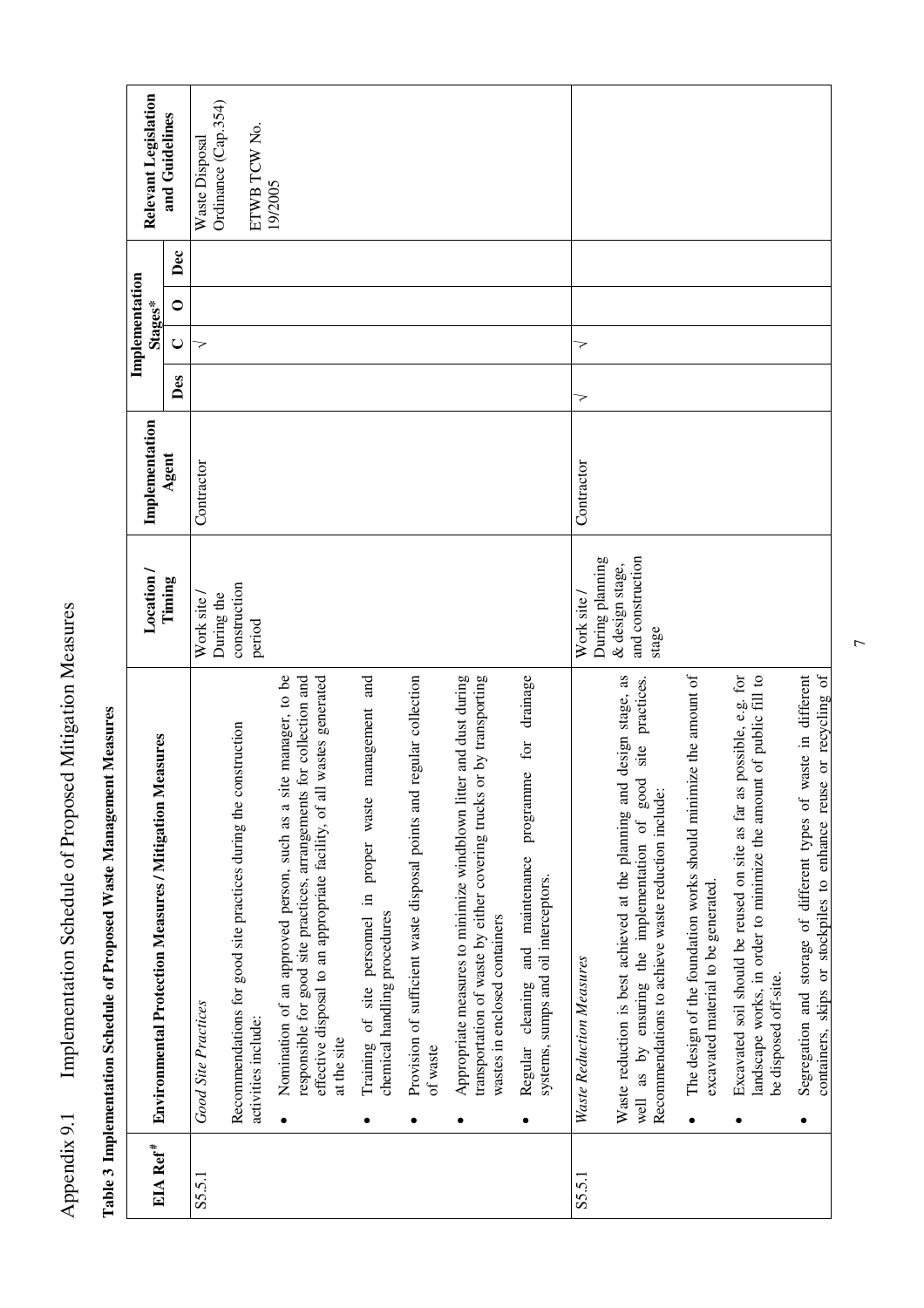| EIA Ref <sup>#</sup> | Environmental Protection Measures / Mitigation Measures                                                                                                                                                                                                                                                                                                                        | Location /                                                           | Implementation |     | Stages* | Implementation | Relevant Legislation                                               |
|----------------------|--------------------------------------------------------------------------------------------------------------------------------------------------------------------------------------------------------------------------------------------------------------------------------------------------------------------------------------------------------------------------------|----------------------------------------------------------------------|----------------|-----|---------|----------------|--------------------------------------------------------------------|
|                      |                                                                                                                                                                                                                                                                                                                                                                                | Timing                                                               | Agent          | Des | $\cup$  | Dec<br>$\circ$ | and Guidelines                                                     |
|                      | materials and their proper disposal.                                                                                                                                                                                                                                                                                                                                           |                                                                      |                |     |         |                |                                                                    |
|                      | providing separate labelled bins to enable this waste to be<br>Encourage collection of aluminium cans by individual collectors by<br>segregated from other general refuse generated by the work force                                                                                                                                                                          |                                                                      |                |     |         |                |                                                                    |
|                      | Proper storage and site practices to minimize the potential for<br>damage or contamination of construction materials.<br>٠                                                                                                                                                                                                                                                     |                                                                      |                |     |         |                |                                                                    |
|                      | Plan and stock construction materials carefully to minimize amount<br>of waste generated and avoid unnecessary generation of waste.<br>$\bullet$                                                                                                                                                                                                                               |                                                                      |                |     |         |                |                                                                    |
| S5.5.1               | General Refuse                                                                                                                                                                                                                                                                                                                                                                 | During the<br>Work site /                                            | Contractor     |     | 7       |                | Municipal Services<br>Public Health and                            |
|                      | General refuse should be stored in enclosed bins or compaction units<br>lector should be<br>area should be provided to reduce the occurrence of 'wind blown' light<br>employed by the contractor to remove general refuse from the site,<br>separately from C&D material. Preferably an enclosed and covered<br>separate from C&D material. A reputable waste col<br>material. | construction<br>period                                               |                |     |         |                | Ordinance $(Cap. 132)$                                             |
| S5.5.1               | Construction and Demolition Material                                                                                                                                                                                                                                                                                                                                           |                                                                      |                |     |         |                |                                                                    |
|                      | collection and<br>transportation of C&D material for off-site disposal, the excavated<br>material arising from site formation and foundation works should be<br>reused on-site as backfilling material and for landscaping works as far<br>as practicable. Other mitigation requirements are listed below:<br>In order to minimize the impact resulting from                   | During design<br>construction<br>Work site /<br>stage $\&$<br>period | Contractor     | 7   | 7       |                | ETWB TCW No.<br>ETWB TCW No.<br>ETWB TCW No.<br>19/2005<br>33/2002 |
|                      | A Waste Management Plan, which becomes part of the<br>prepared in<br>Environmental Management Plan, should be<br>accordance with ETWB TCW No.19/2005.<br>$\bullet$                                                                                                                                                                                                             |                                                                      |                |     |         |                | 31/2004                                                            |
|                      | A recording system for the amount of wastes generated, recycled<br>and disposed (including the disposal sites) should be proposed.<br>$\bullet$                                                                                                                                                                                                                                |                                                                      |                |     |         |                |                                                                    |
|                      | In order to monitor the disposal of C&D material at public filling<br>facilities and landfills and to control fly-tipping, a trip-ticket<br>$\bullet$                                                                                                                                                                                                                          |                                                                      |                |     |         |                |                                                                    |

 $\infty$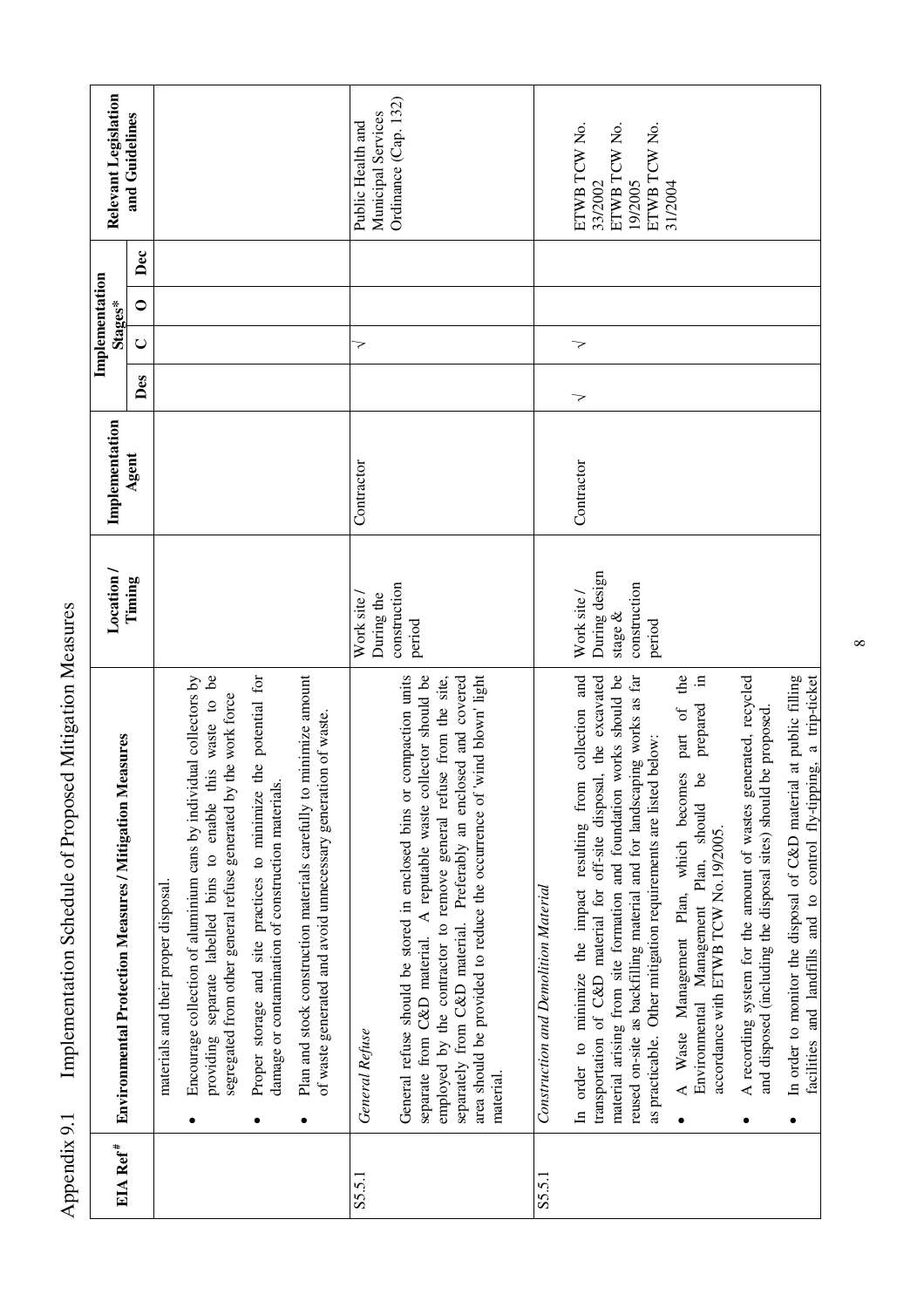| EIA Ref <sup>#</sup> |                                                                                                                                                                                                                                                                                                                                                                                                                                                                                                                                                                                                                                                                                                                                                                                                                                                                                                                                                                                                      | Location /                                               | Implementation      |     | Implementation<br>Stages* |     | Relevant Legislation               |
|----------------------|------------------------------------------------------------------------------------------------------------------------------------------------------------------------------------------------------------------------------------------------------------------------------------------------------------------------------------------------------------------------------------------------------------------------------------------------------------------------------------------------------------------------------------------------------------------------------------------------------------------------------------------------------------------------------------------------------------------------------------------------------------------------------------------------------------------------------------------------------------------------------------------------------------------------------------------------------------------------------------------------------|----------------------------------------------------------|---------------------|-----|---------------------------|-----|------------------------------------|
|                      | Environmental Protection Measures / Mitigation Measures                                                                                                                                                                                                                                                                                                                                                                                                                                                                                                                                                                                                                                                                                                                                                                                                                                                                                                                                              | Timing                                                   | Agent               | Des | $\circ$<br>$\cup$         | Dec | and Guidelines                     |
|                      | system should be included. One may make reference to ETWB<br>TCW No. 31/2004 for details.                                                                                                                                                                                                                                                                                                                                                                                                                                                                                                                                                                                                                                                                                                                                                                                                                                                                                                            |                                                          |                     |     |                           |     |                                    |
| S5.5.1               | Chemical Waste                                                                                                                                                                                                                                                                                                                                                                                                                                                                                                                                                                                                                                                                                                                                                                                                                                                                                                                                                                                       | During the<br>Work site                                  | Contractor          |     | マ                         |     | (Chemical Waste)<br>Waste Disposal |
|                      | and incompatible chemicals should be stored separately. Appropriate<br>waste container<br>corrosive, etc. The Contractor shall use a licensed collector to transport<br>Chemical Waste<br>Chemical Waste<br>Producer and to follow the guidelines stated in the Code of Practice on<br>Good<br>If chemical wastes are produced at the construction site, the Contractor<br>quality containers compatible with the chemical wastes should be used,<br>indicating the corresponding chemical characteristics of the chemical<br>Treatment Centre at Tsing Yi, or another licensed facility, in accordance<br>waste, such as explosive, flammable, oxidizing, irritant, toxic, harmful,<br>with the Waste Disposal (Chemical Waste) (General) Regulation.<br>Wastes.<br>labels should be securely attached on each chemical<br>the Packaging, Labelling and Storage of Chemical<br>and dispose of the chemical wastes, to either the<br>$\mathfrak{a}$<br>would be required to register with the EPD as | construction<br>period                                   |                     |     |                           |     | (General) Regulation               |
| S5.5.2               | Storage, Handling, Treatment, Collection and Disposal of Incineration<br>By-Products                                                                                                                                                                                                                                                                                                                                                                                                                                                                                                                                                                                                                                                                                                                                                                                                                                                                                                                 | Storage, handling<br>incineration ash<br>& collection of | <b>STF Operator</b> |     | >                         |     |                                    |
|                      | ge, handling and<br>The following measures are recommended for the stora<br>collection of the incineration by-products:                                                                                                                                                                                                                                                                                                                                                                                                                                                                                                                                                                                                                                                                                                                                                                                                                                                                              | operation period<br>at the STF<br>During the             |                     |     |                           |     |                                    |
|                      | Ash should be handled and conveyed in closed systems fully<br>segregated from the ambient environment.<br>Ash should be stored in storage silos.<br>$\bullet$                                                                                                                                                                                                                                                                                                                                                                                                                                                                                                                                                                                                                                                                                                                                                                                                                                        |                                                          |                     |     |                           |     |                                    |
|                      | Ash should be wetted with water to control fugitive dust, where<br>necessary.<br>$\bullet$                                                                                                                                                                                                                                                                                                                                                                                                                                                                                                                                                                                                                                                                                                                                                                                                                                                                                                           |                                                          |                     |     |                           |     |                                    |
|                      | The wetted ash should be transported in covered trucks or<br>containers to the designated landfill site.<br>$\bullet$                                                                                                                                                                                                                                                                                                                                                                                                                                                                                                                                                                                                                                                                                                                                                                                                                                                                                |                                                          |                     |     |                           |     |                                    |
|                      | The STF Contractor should provide EPD with chemical analysis results                                                                                                                                                                                                                                                                                                                                                                                                                                                                                                                                                                                                                                                                                                                                                                                                                                                                                                                                 |                                                          |                     |     |                           |     |                                    |

 $\circ$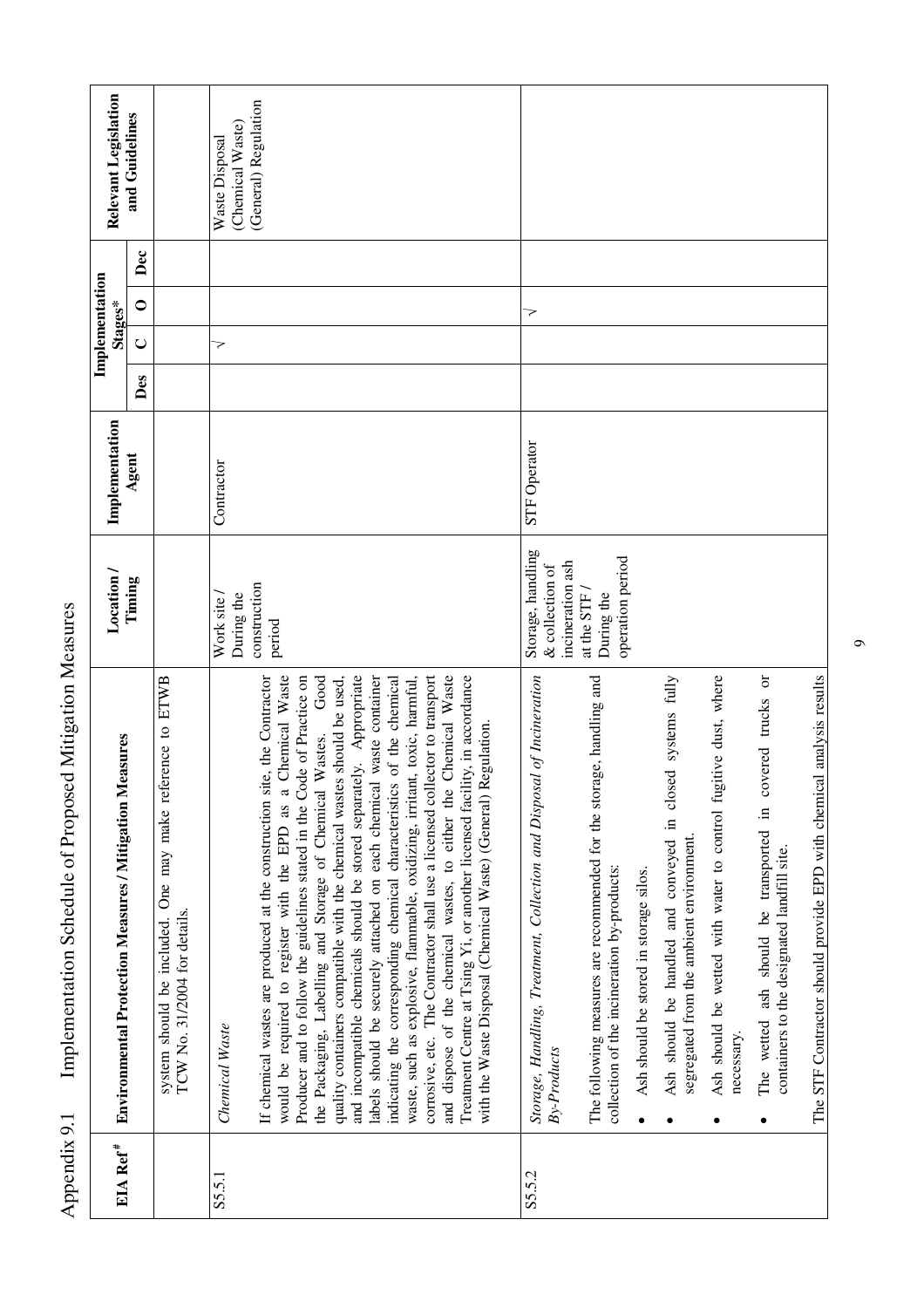| asures<br>EIA Ref <sup>#</sup>   Environmental Protection Measures / Mitigation Me-                                                                                     | Location / | Implementation | Stages* | mplementation     | <b>Relevant Legislatior</b> |  |
|-------------------------------------------------------------------------------------------------------------------------------------------------------------------------|------------|----------------|---------|-------------------|-----------------------------|--|
|                                                                                                                                                                         | Timing     | Agent          |         | Des   C   O   Dec | and Guidelines              |  |
| of the incineration ash and flue gas cleaning residue to confirm that the<br>ash/residue can comply with the proposed Incineration Residue<br>Pollution Control Limits. |            |                |         |                   |                             |  |

Appendix 9.1 Implementation Schedule of Proposed Mitigation Measures

Appendix 9.1

Implementation Schedule of Proposed Mitigation Measures

# All recommendations and requirements resulted during the course of EIA/EA Process, including ACE and / or accepted public comment to the proposed project. # All recommendations and requirements resulted during the course of EIA/EA Process, including ACE and / or accepted public comment to the proposed project.

\* Des - Design, C - Construction, O - Operation, and Dec - Decommissioning \* Des - Design, C - Construction, O – Operation, and Dec - Decommissioning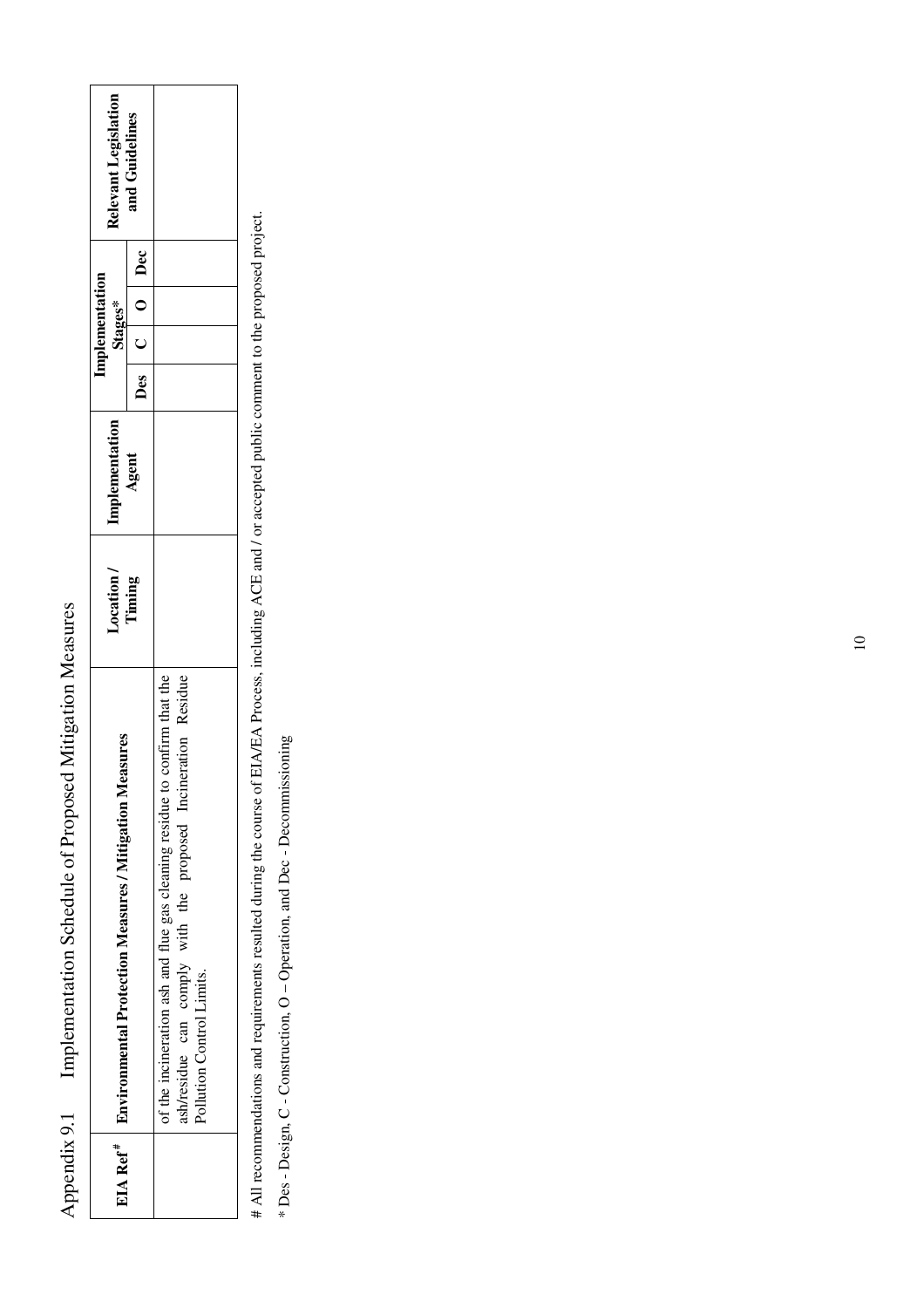| EIA Ref <sup>#</sup> | Environmental Protection Measures / Mitigation Measures                                                                                                                                                                                                                                                                                                                                                                                                                                                                                                                                                                              | Location /                                                                                      | Implementation                     |     | Implementation<br>Stages* |                  | Relevant Legislation |
|----------------------|--------------------------------------------------------------------------------------------------------------------------------------------------------------------------------------------------------------------------------------------------------------------------------------------------------------------------------------------------------------------------------------------------------------------------------------------------------------------------------------------------------------------------------------------------------------------------------------------------------------------------------------|-------------------------------------------------------------------------------------------------|------------------------------------|-----|---------------------------|------------------|----------------------|
|                      |                                                                                                                                                                                                                                                                                                                                                                                                                                                                                                                                                                                                                                      | Timing                                                                                          | Agent                              | Des | $\cup$                    | Dec<br>$\bullet$ | and Guidelines       |
| S5.6.3               | an independent<br>Any potential problems identified in the test should be rectified as<br>Underground fuel storage tank to be installed should be placed<br>The concrete pit shall be accessible to allow regular tank integrity<br>durability<br>The fuel tank to be installed should be of specified<br>The tank integrity tests should be conducted by<br>tests to be carried out at regular intervals<br>qualified surveyor or structural engineer<br>Double skin tanks are preferable<br>Fuel Oil Tank Construction and Test<br>within a concrete pit<br>soon as possible                                                       | Construction and<br>Fuel Oil Storage<br><b>Operation Phase</b><br>Tank/Design,                  | STF Operator<br>Contractor/        | >   | 7<br>>                    |                  |                      |
| S5.6.3               | preferable; if<br>independent qualified surveyor or structural engineer at regular<br>The integrity tests for the pipelines should be conducted by an<br>Any potential problems identified in the test should be rectified as<br>lined trenches<br>Distance between the fuel oil refuelling points and the fuel oil<br>Installation of aboveground fuel oil pipelines is<br>underground pipelines are unavoidable, concrete<br>should be constructed to contain the pipelines<br>Double skin pipelines are preferable<br>Fuel Oil Pipeline Construction and Test<br>storage tank shall be minimized<br>soon as possible<br>intervals | Pipelines/Design,<br>Construction and<br>Operation Phase<br>Fuel Oil                            | <b>STF Operator</b><br>Contractor/ | 7   | 7<br>>                    |                  |                      |
| S5.6.3               | Installation and use of pressure gauges (e.g. at the two ends of a<br>filling line) in fuel filling, which allows unexpected pressure drop<br>Installation of leak detection device at storage tank and pipelines<br>or difference and sign of leakage to be detected<br>Fuel Oil Leakage Detection                                                                                                                                                                                                                                                                                                                                  | Pipelines/Design,<br>Construction and<br>Fuel Oil Storage<br><b>Operation Phase</b><br>Tank and | STF Operator<br>Contractor/        | 7   | 7<br>>                    |                  |                      |
| S5.6.3               | should only be<br>Storage tank refuelling (from road tanker)<br>Fuel Oil Storage Tank Refuelling                                                                                                                                                                                                                                                                                                                                                                                                                                                                                                                                     | Refuelling Point<br><b>Operation Phase</b><br>Fuel Oil                                          | STF Operator                       |     | マ                         |                  |                      |

Table 4 Implementation Schedule of Proposed Land Contamination Preventive Measures **Table 4 Implementation Schedule of Proposed Land Contamination Preventive Measures** 

Appendix 9.1 Implementation Schedule of Proposed Mitigation Measures

Appendix 9.1 Implementation Schedule of Proposed Mitigation Measures

 $\equiv$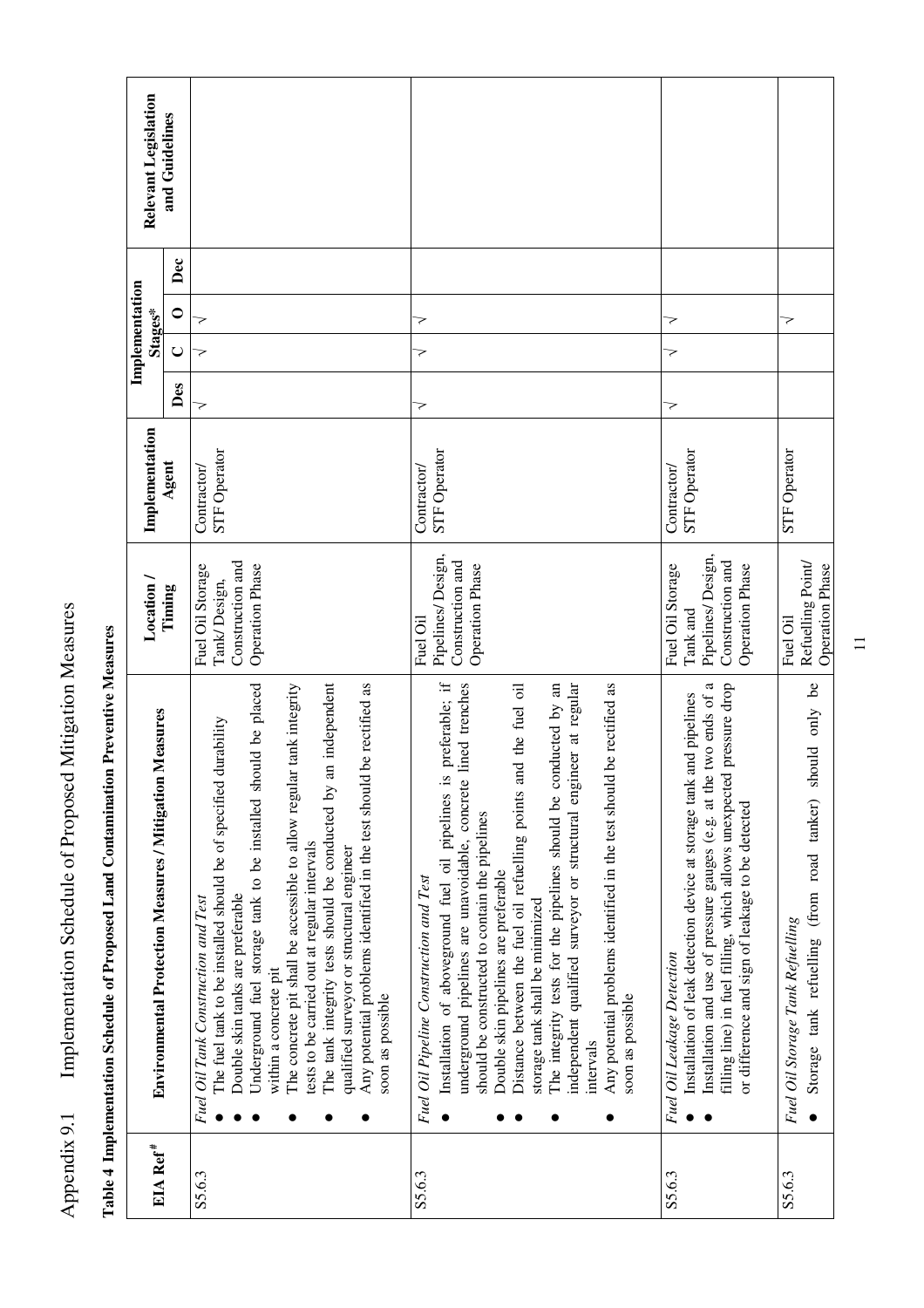| EIA Ref <sup>#</sup> | Measures<br>Environmental Protection Measures / Mitigation                                                                                                                                                                       | Location /                           | Implementation      |     | Implementation | Stages* |     | Relevant Legislation |
|----------------------|----------------------------------------------------------------------------------------------------------------------------------------------------------------------------------------------------------------------------------|--------------------------------------|---------------------|-----|----------------|---------|-----|----------------------|
|                      |                                                                                                                                                                                                                                  | Timing                               | Agent               | Des | $\cup$         | $\circ$ | Dec | and Guidelines       |
|                      | the<br>of the oil company using<br>$_{\mbox{staff}}$<br>company's standard procedures<br>authorized<br>conducted by                                                                                                              |                                      |                     |     |                |         |     |                      |
| S5.6.3               | document the<br>appropriate response procedures for oil spillage incidents in detail.<br>General procedures to be taken in case of fuel oil spillage are<br>An Oil Spill Response Plan should be prepared to<br>presented below. | <b>Operation Phase</b><br>Whole Site | <b>STF</b> Operator |     |                | 7       |     |                      |
|                      | Training<br>٠                                                                                                                                                                                                                    |                                      |                     |     |                |         |     |                      |
|                      | Training on oil spill response actions should be given to<br>relevant staff. The training shall cover the followings:-                                                                                                           |                                      |                     |     |                |         |     |                      |
|                      | id fire fighting<br>and fire, e.g.<br>Tools & resources to combat oil spillage<br>locations of oil spill handling equipment ar<br>equipment;<br>$\Lambda$                                                                        |                                      |                     |     |                |         |     |                      |
|                      | spillage and fire<br>General methods to deal with oil<br>incidents;<br>٨                                                                                                                                                         |                                      |                     |     |                |         |     |                      |
|                      | Procedures for emergency drills in the event of oil spills<br>and fire; and<br>Λ                                                                                                                                                 |                                      |                     |     |                |         |     |                      |
|                      | Regular drills shall be carried out.<br>$\wedge$                                                                                                                                                                                 |                                      |                     |     |                |         |     |                      |
|                      | Communication                                                                                                                                                                                                                    |                                      |                     |     |                |         |     |                      |
|                      | Fire Services<br>Department (FSD) and EPD to report any oil spillage incident<br>so that necessary assistance from relevant department can be<br>Establish communication channel with the<br>quickly sought.                     |                                      |                     |     |                |         |     |                      |
|                      | Response Procedures<br>٠                                                                                                                                                                                                         |                                      |                     |     |                |         |     |                      |
|                      | Any fuel oil spillage within the STF site should be<br>details including location, source, possible cause and extent of<br>immediately reported to the Plant Manager with necessary<br>the spillage.                             |                                      |                     |     |                |         |     |                      |
|                      | initiate any appropriate action to confine and clean up the<br>Plant Manager should immediately attend to the spillage and                                                                                                       |                                      |                     |     |                |         |     |                      |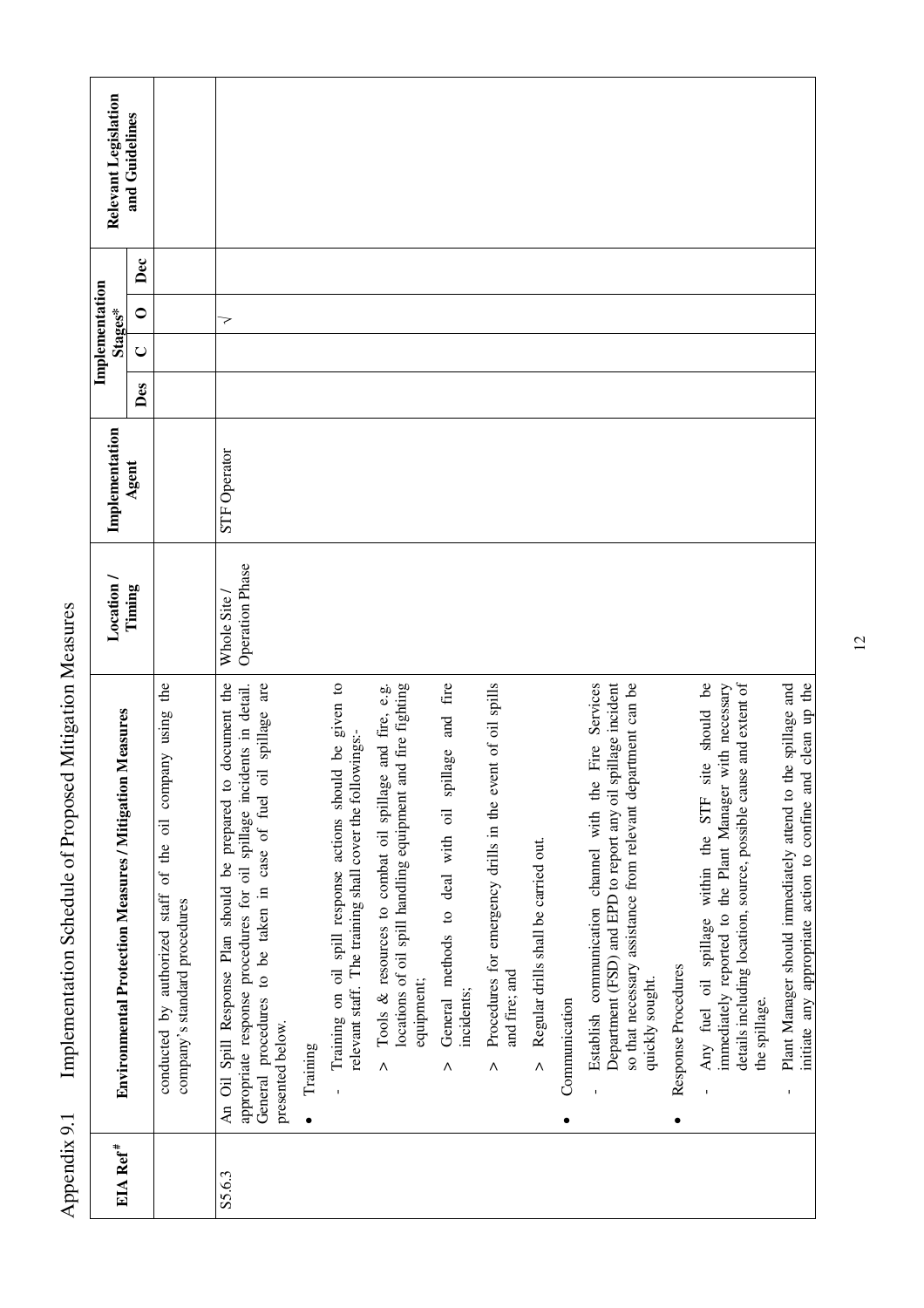| Relevant Legislation<br>Implementation<br>Stages* | and Guidelines<br>Dec<br>$\circ$                           |                                                                                                                                                                                                                                                                                                                                                                                                                                                                                                                                                                                                                                       | and Storage of Chemical<br>Code of Practice on the<br>Packaging, Labelling<br>Wastes<br>7                                                                                                                                                                                                                                                                                                                                                                                                                                                                                                                                                                                                                                                                                                                                                                                                                                                                                                                                                                                                                                  |
|---------------------------------------------------|------------------------------------------------------------|---------------------------------------------------------------------------------------------------------------------------------------------------------------------------------------------------------------------------------------------------------------------------------------------------------------------------------------------------------------------------------------------------------------------------------------------------------------------------------------------------------------------------------------------------------------------------------------------------------------------------------------|----------------------------------------------------------------------------------------------------------------------------------------------------------------------------------------------------------------------------------------------------------------------------------------------------------------------------------------------------------------------------------------------------------------------------------------------------------------------------------------------------------------------------------------------------------------------------------------------------------------------------------------------------------------------------------------------------------------------------------------------------------------------------------------------------------------------------------------------------------------------------------------------------------------------------------------------------------------------------------------------------------------------------------------------------------------------------------------------------------------------------|
|                                                   | $\mathsf{C}$<br>Des                                        |                                                                                                                                                                                                                                                                                                                                                                                                                                                                                                                                                                                                                                       |                                                                                                                                                                                                                                                                                                                                                                                                                                                                                                                                                                                                                                                                                                                                                                                                                                                                                                                                                                                                                                                                                                                            |
| Implementation                                    | Agent                                                      |                                                                                                                                                                                                                                                                                                                                                                                                                                                                                                                                                                                                                                       | <b>STF</b> Operator                                                                                                                                                                                                                                                                                                                                                                                                                                                                                                                                                                                                                                                                                                                                                                                                                                                                                                                                                                                                                                                                                                        |
| Location /                                        | Timing                                                     |                                                                                                                                                                                                                                                                                                                                                                                                                                                                                                                                                                                                                                       | Chemical Wastes<br><b>Operation Phase</b><br>Chemicals and<br>Storage Area /                                                                                                                                                                                                                                                                                                                                                                                                                                                                                                                                                                                                                                                                                                                                                                                                                                                                                                                                                                                                                                               |
|                                                   | Measures<br>Environmental Protection Measures / Mitigation | refuelling, the<br>Contain the oil spillage and avoid infiltration into soil/<br>spillage. The response procedures shall include the following:<br>Identify and isolate the source of spillage as soon as possible.<br>Recovered contaminated fuel oil and the associated material<br>to remove the spilled oil should be considered as chemical<br>refuelling operation should immediately be stopped.<br>groundwater and discharge to storm water channels.<br>If the oil spillage occurs during storage tank<br>Clean up the contaminated area.<br>Remove the oil spillage.<br>waste<br>$\mathbf I$<br>$\mathbf I$<br>$\mathbf{I}$ | The storage of chemical wastes should comply with the<br>The integrity and condition of the impermeable floor or surface<br>For liquid chemicals/chemical wastes storage, the storage area<br>Chemicals and chemical wastes should only be stored in suitable<br>The storage areas for chemicals and chemical wastes shall have an<br>floor/surface<br>should be inspected at regular intervals to ensure that it is<br>should be bunded to contain at least 110% of the storage capacity<br>Not liable to chemically react with the materials and their<br>of the largest containers or 20% of the total quantity of the<br>requirements of the Code of Practice on the Packaging, Labelling<br>Able to withstand normal loading and physical damage caused by<br>chemicals/chemical wastes stored, whichever is the greater<br>The impermeable<br>shall possess the following properties:<br>Chemicals and Chemical Wastes Storage<br>and Storage of Chemical Wastes<br>containers in purpose-built areas<br>impermeable floor or surface.<br>satisfactorily maintained<br>containers to be stored<br>container handling |
| EIA Ref <sup>#</sup>                              |                                                            |                                                                                                                                                                                                                                                                                                                                                                                                                                                                                                                                                                                                                                       | S5.6.3                                                                                                                                                                                                                                                                                                                                                                                                                                                                                                                                                                                                                                                                                                                                                                                                                                                                                                                                                                                                                                                                                                                     |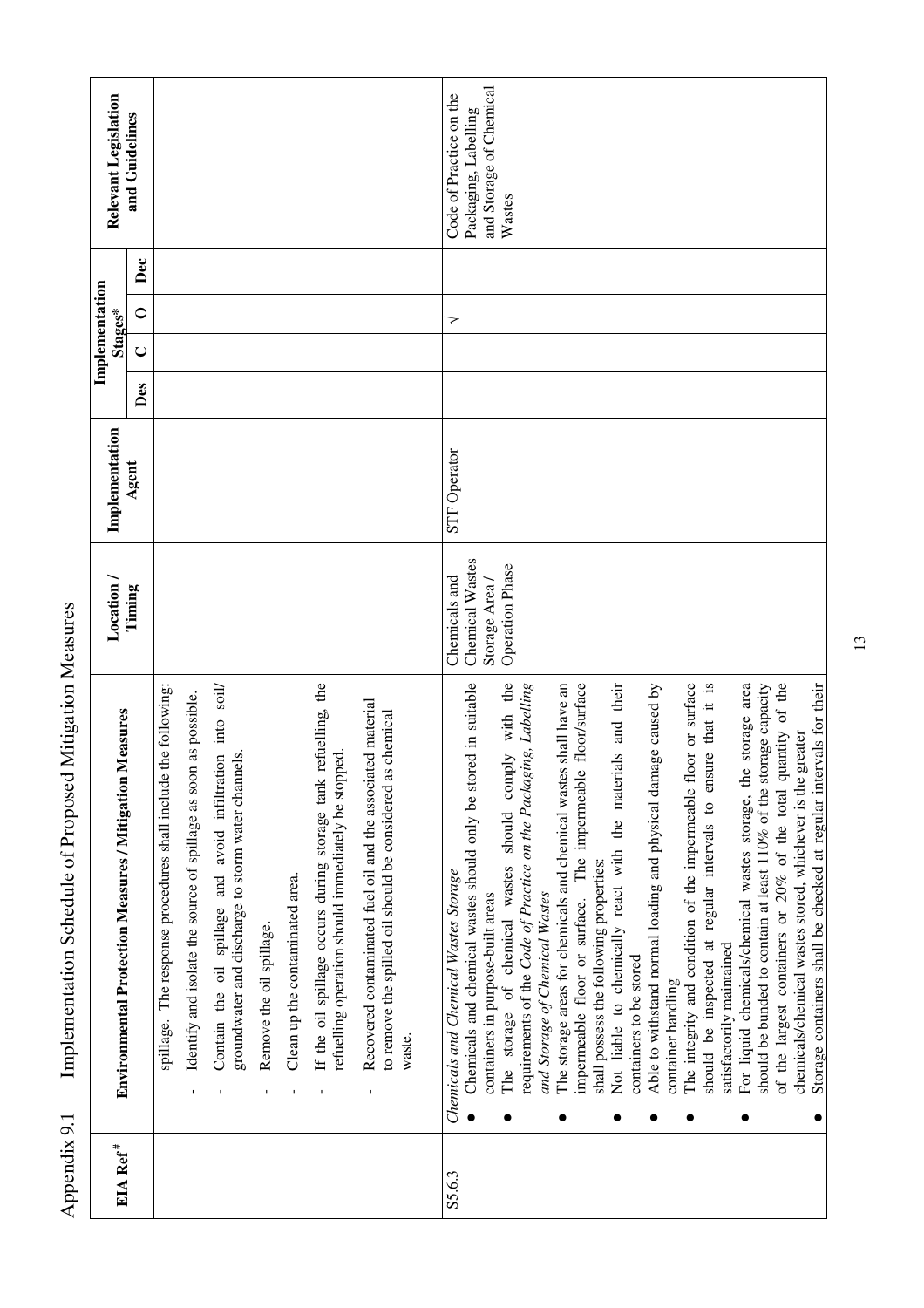| Relevant Legislation                                       | and Guidelines |                                                                                                                                                                         |                                                                                                                                                                                                                                                                                                   |          |                                                                                                                    |                                                                                                  |                                                        |                                                                         |               |                                                                                                                                                                        |                     |                                                                                              |                                                                                                                                                                                                                                              |                                                                                                      |                                                                                                                      |
|------------------------------------------------------------|----------------|-------------------------------------------------------------------------------------------------------------------------------------------------------------------------|---------------------------------------------------------------------------------------------------------------------------------------------------------------------------------------------------------------------------------------------------------------------------------------------------|----------|--------------------------------------------------------------------------------------------------------------------|--------------------------------------------------------------------------------------------------|--------------------------------------------------------|-------------------------------------------------------------------------|---------------|------------------------------------------------------------------------------------------------------------------------------------------------------------------------|---------------------|----------------------------------------------------------------------------------------------|----------------------------------------------------------------------------------------------------------------------------------------------------------------------------------------------------------------------------------------------|------------------------------------------------------------------------------------------------------|----------------------------------------------------------------------------------------------------------------------|
|                                                            | Dec            |                                                                                                                                                                         |                                                                                                                                                                                                                                                                                                   |          |                                                                                                                    |                                                                                                  |                                                        |                                                                         |               |                                                                                                                                                                        |                     |                                                                                              |                                                                                                                                                                                                                                              |                                                                                                      |                                                                                                                      |
| Implementation<br>Stages*                                  | $\circ$        |                                                                                                                                                                         | 7                                                                                                                                                                                                                                                                                                 |          |                                                                                                                    |                                                                                                  |                                                        |                                                                         |               |                                                                                                                                                                        |                     |                                                                                              |                                                                                                                                                                                                                                              |                                                                                                      |                                                                                                                      |
|                                                            | $\cup$<br>Des  |                                                                                                                                                                         |                                                                                                                                                                                                                                                                                                   |          |                                                                                                                    |                                                                                                  |                                                        |                                                                         |               |                                                                                                                                                                        |                     |                                                                                              |                                                                                                                                                                                                                                              |                                                                                                      |                                                                                                                      |
|                                                            |                |                                                                                                                                                                         |                                                                                                                                                                                                                                                                                                   |          |                                                                                                                    |                                                                                                  |                                                        |                                                                         |               |                                                                                                                                                                        |                     |                                                                                              |                                                                                                                                                                                                                                              |                                                                                                      |                                                                                                                      |
| Implementation                                             | Agent          |                                                                                                                                                                         | <b>STF Operator</b>                                                                                                                                                                                                                                                                               |          |                                                                                                                    |                                                                                                  |                                                        |                                                                         |               |                                                                                                                                                                        |                     |                                                                                              |                                                                                                                                                                                                                                              |                                                                                                      |                                                                                                                      |
| Location /                                                 | Timing         |                                                                                                                                                                         | Operation Phase<br>Whole Site                                                                                                                                                                                                                                                                     |          |                                                                                                                    |                                                                                                  |                                                        |                                                                         |               |                                                                                                                                                                        |                     |                                                                                              |                                                                                                                                                                                                                                              |                                                                                                      |                                                                                                                      |
| Measures<br>Environmental Protection Measures / Mitigation |                | fill points are<br>Chemical filling shall be conducted by trained workers under<br>structural integrity and to ensure that the caps or<br>tightly closed<br>supervision | lan should be<br>spillage incidents in detail. General procedures to be undertaken in<br>prepared to document the appropriate response procedures for oil<br>case of chemicals/ chemical waste spillages are presented below.<br>Chemical and Chemical Wastes Spill Response P<br>$\triangleleft$ | Training | Training on spill response actions should be given to relevant<br>staff. The training shall cover the followings:- | Tools & resources to handle spillage, e.g. locations of spill<br>handling equipment;<br>$\wedge$ | General methods to deal with spillage; and<br>$\wedge$ | of spills.<br>Procedures for emergency drills in the event<br>$\Lambda$ | Communication | and EPD to<br>report the spillage incident so that necessary assistance from<br>Establish communication channel with FSD<br>relevant department can be quickly sought. | Response Procedures | Any spillage within the STF site should be reported to the<br>Plant Manager.<br>$\mathbf{I}$ | the<br>Plant Manager shall attend to the spillage and initiate any<br>the<br>clean up<br>include<br>appropriate actions needed to confine and<br>$\ensuremath{\mathsf{shall}}$<br>procedures<br>response<br>The<br>followings:-<br>spillage. | as soon as<br>Ŏ,<br>Identify and isolate the source of spillag<br>possible;<br>$\boldsymbol{\wedge}$ | Contain the spillage and avoid infiltration into soil/<br>groundwater and discharge to storm water channels (in<br>Λ |
| EIA Ref <sup>#</sup>                                       |                |                                                                                                                                                                         | S5.6.3                                                                                                                                                                                                                                                                                            |          |                                                                                                                    |                                                                                                  |                                                        |                                                                         |               |                                                                                                                                                                        |                     |                                                                                              |                                                                                                                                                                                                                                              |                                                                                                      |                                                                                                                      |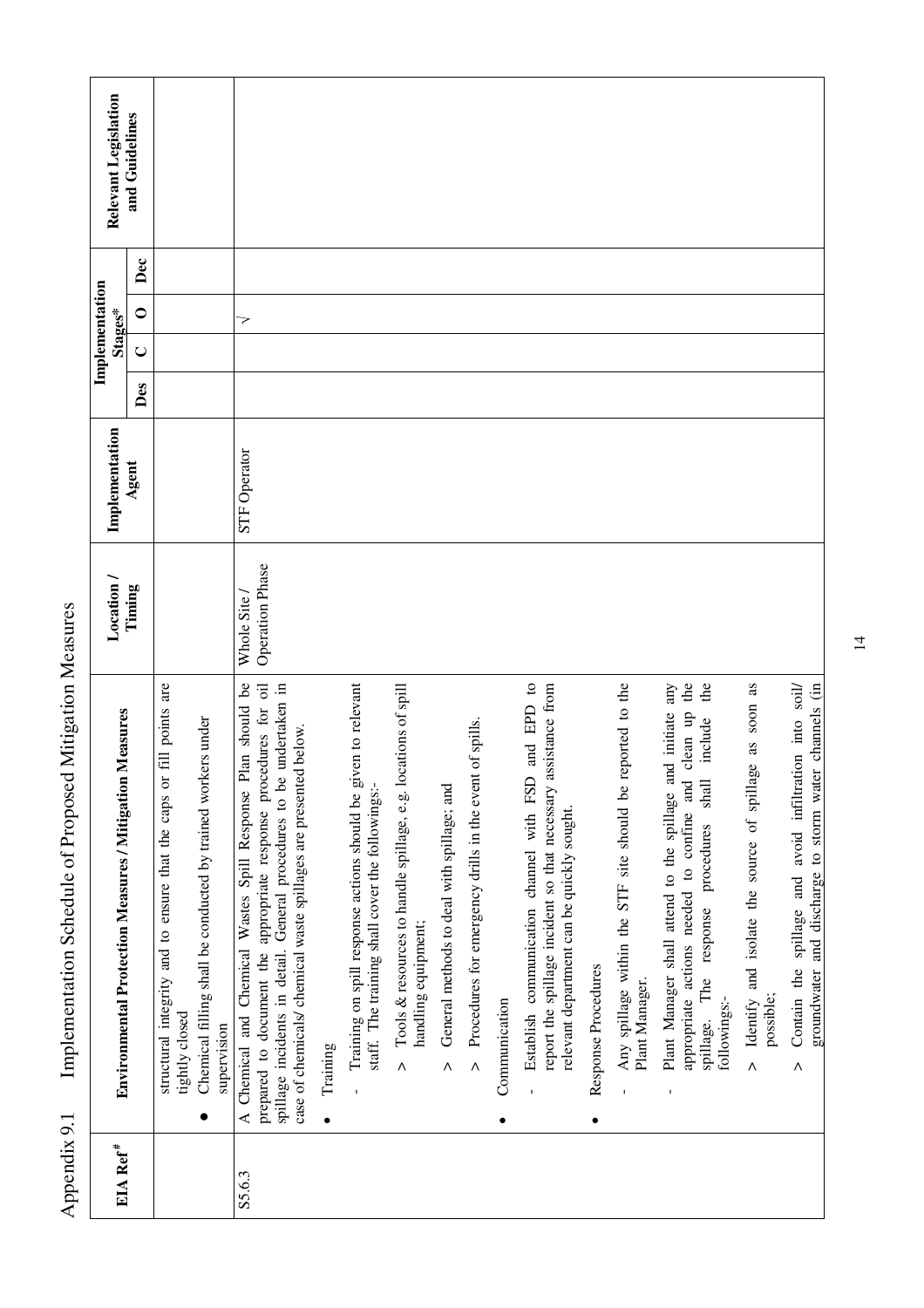| Relevant Legislation                                              | and Guidelines |                                                                                   |                                                                                                                                                                 |                                                                                                                                 |                                                                                               |                                                                                                                                                                                                                                                                                                                                                                                                     |                                                                                                                                                                                                                                                                                                                                                                                           |                                                                                                                                                                                        |                                                                                                                                                                                                                                     |
|-------------------------------------------------------------------|----------------|-----------------------------------------------------------------------------------|-----------------------------------------------------------------------------------------------------------------------------------------------------------------|---------------------------------------------------------------------------------------------------------------------------------|-----------------------------------------------------------------------------------------------|-----------------------------------------------------------------------------------------------------------------------------------------------------------------------------------------------------------------------------------------------------------------------------------------------------------------------------------------------------------------------------------------------------|-------------------------------------------------------------------------------------------------------------------------------------------------------------------------------------------------------------------------------------------------------------------------------------------------------------------------------------------------------------------------------------------|----------------------------------------------------------------------------------------------------------------------------------------------------------------------------------------|-------------------------------------------------------------------------------------------------------------------------------------------------------------------------------------------------------------------------------------|
|                                                                   | Dec            |                                                                                   |                                                                                                                                                                 |                                                                                                                                 |                                                                                               |                                                                                                                                                                                                                                                                                                                                                                                                     |                                                                                                                                                                                                                                                                                                                                                                                           |                                                                                                                                                                                        |                                                                                                                                                                                                                                     |
| Implementation<br>Stages*                                         | $\circ$        |                                                                                   |                                                                                                                                                                 |                                                                                                                                 |                                                                                               | マ                                                                                                                                                                                                                                                                                                                                                                                                   | マ                                                                                                                                                                                                                                                                                                                                                                                         | >                                                                                                                                                                                      | 7                                                                                                                                                                                                                                   |
|                                                                   | $\cup$         |                                                                                   |                                                                                                                                                                 |                                                                                                                                 |                                                                                               |                                                                                                                                                                                                                                                                                                                                                                                                     |                                                                                                                                                                                                                                                                                                                                                                                           |                                                                                                                                                                                        |                                                                                                                                                                                                                                     |
|                                                                   | Des            |                                                                                   |                                                                                                                                                                 |                                                                                                                                 |                                                                                               |                                                                                                                                                                                                                                                                                                                                                                                                     |                                                                                                                                                                                                                                                                                                                                                                                           |                                                                                                                                                                                        |                                                                                                                                                                                                                                     |
| Implementation                                                    | Agent          |                                                                                   |                                                                                                                                                                 |                                                                                                                                 |                                                                                               | <b>STF Operator</b>                                                                                                                                                                                                                                                                                                                                                                                 | STF Operator                                                                                                                                                                                                                                                                                                                                                                              | <b>STF</b> Operator                                                                                                                                                                    | <b>STF Operator</b>                                                                                                                                                                                                                 |
| Location /                                                        | Timing         |                                                                                   |                                                                                                                                                                 |                                                                                                                                 |                                                                                               | Storage, handling<br>operation period<br>incineration ash<br>& collection of<br>at the STF /<br>During the                                                                                                                                                                                                                                                                                          | <b>Operation Phase</b><br>STF Site                                                                                                                                                                                                                                                                                                                                                        | Operation Phase<br>STF Site                                                                                                                                                            | <b>Operation Phase</b><br>STF Site                                                                                                                                                                                                  |
| Measures<br><b>Environmental Protection Measures / Mitigation</b> |                | the designated<br>case the spillage occurs at locations out of<br>storage areas); | documented in the Material Safety Data Sheet (MSDS) of<br>Remove the spillage; the removal method/ procedures<br>the chemicals spilled should be observed;<br>Λ | Clean up the contaminated area (in case the spillage<br>storage areas);<br>occurs at locations out of the designated<br>Бщ<br>Λ | The waste arising from the cleanup operation should be<br>considered as chemical wastes.<br>Λ | systems fully<br>Ash should be wetted with water to control fugitive dust, where<br>The wetted ash should be transported in covered trucks or<br>Ash should be handled and conveyed in closed<br>Measures for Incineration By-products Handling<br>segregated from the ambient environment<br>containers to the designated landfill site<br>Ash should be stored in storage silos<br>necessary<br>٠ | the Plant Manager. The incident report should contain details of the<br>estimated spillage amount, and also the response actions taken. The<br>be prepared by<br>incident including the cause of the incident, the material spilled and<br>incident record should be kept carefully and able to be retrieved when<br>After any spillage incident, an incident report should<br>necessary. | The incident report should provide sufficient details for the evaluation<br>of any environmental impacts due to the spillage and assessment of the<br>effectiveness of measures taken. | STF<br>land<br>operator should be responsible for the clean up of the affected area.<br>and the<br>ignificant<br>S<br>EPD should be informed immediately<br>$\Xi$<br>that the spillage may result<br>contamination,<br>In incidents |
| EIA Ref <sup>#</sup>                                              |                |                                                                                   |                                                                                                                                                                 |                                                                                                                                 |                                                                                               | S5.6.3                                                                                                                                                                                                                                                                                                                                                                                              | S5.6.3                                                                                                                                                                                                                                                                                                                                                                                    | S5.6.3                                                                                                                                                                                 | S5.6.3                                                                                                                                                                                                                              |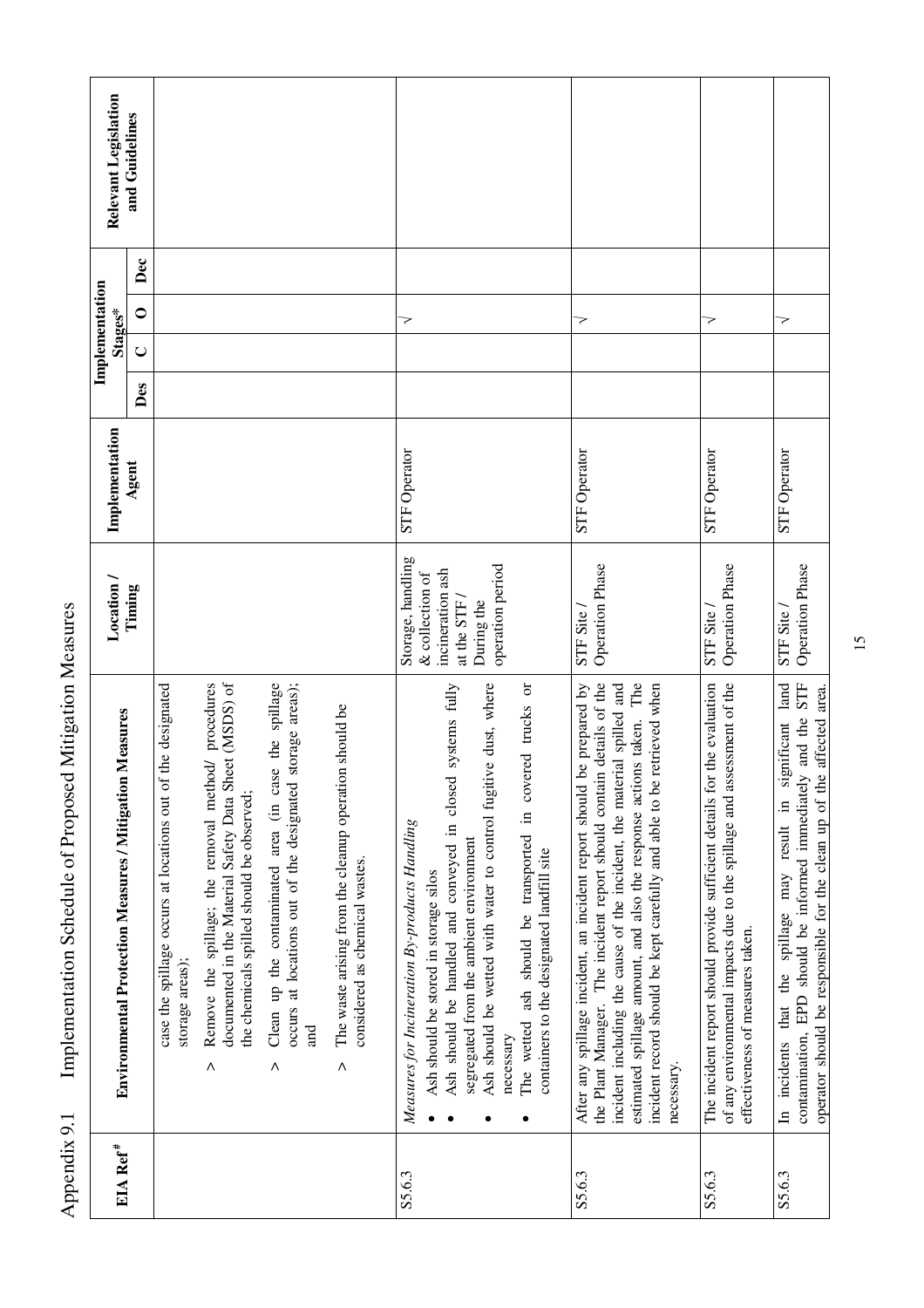| Relevant Legislation                                              | and Guidelines |                                                                                                                                                                                                                                                                                                                                                                                                 |
|-------------------------------------------------------------------|----------------|-------------------------------------------------------------------------------------------------------------------------------------------------------------------------------------------------------------------------------------------------------------------------------------------------------------------------------------------------------------------------------------------------|
|                                                                   | Des C O Dec    |                                                                                                                                                                                                                                                                                                                                                                                                 |
| Implementation<br>Stages*                                         |                |                                                                                                                                                                                                                                                                                                                                                                                                 |
|                                                                   |                |                                                                                                                                                                                                                                                                                                                                                                                                 |
|                                                                   |                |                                                                                                                                                                                                                                                                                                                                                                                                 |
| Implementation                                                    | Agent          |                                                                                                                                                                                                                                                                                                                                                                                                 |
| Location /                                                        | Timing         |                                                                                                                                                                                                                                                                                                                                                                                                 |
| Measures<br><b>Environmental Protection Measures / Mitigation</b> |                | 5.6.3.5 of the EIA Report should be followed accordingly together<br>Guidance Note<br>with the land contamination assessment and remediation guidelines<br>The responses procedures described in Section 5.6.3.3 and Section<br>stipulated in the Guidance Manual for Use of Risk-based Remediation<br>Goals for Contaminated Land Management and the<br>for Contaminated Land and Remediation. |
| EIA Ref $*$                                                       |                |                                                                                                                                                                                                                                                                                                                                                                                                 |

Appendix 9.1 Implementation Schedule of Proposed Mitigation Measures

Appendix 9.1

Implementation Schedule of Proposed Mitigation Measures

# All recommendations and requirements resulted during the course of EIA/EA Process, including ACE and / or accepted public comment to the proposed project. # All recommendations and requirements resulted during the course of EIA/EA Process, including ACE and / or accepted public comment to the proposed project.

\* Des - Design, C - Construction, O - Operation, and Dec - Decommissioning \* Des - Design, C - Construction, O – Operation, and Dec - Decommissioning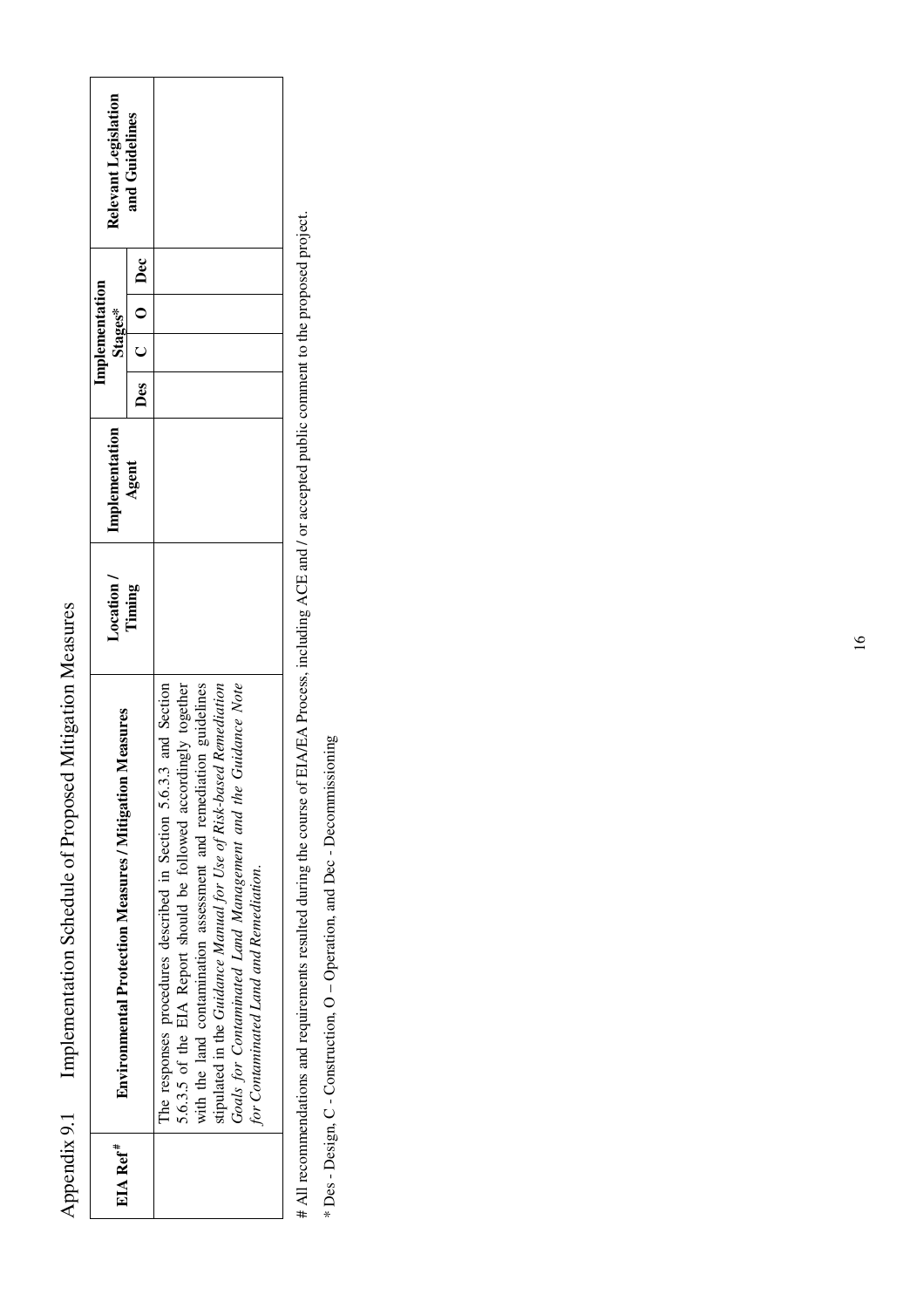|                      |                                                                                                                                                        |                         |                |     |         | Implementation |                          |
|----------------------|--------------------------------------------------------------------------------------------------------------------------------------------------------|-------------------------|----------------|-----|---------|----------------|--------------------------|
| EIA Ref <sup>#</sup> | <b>Environmental Protection Measures / Mitigation Measures</b>                                                                                         | Location/               | Implementation |     | Stages* |                | Relevant Legislation     |
|                      |                                                                                                                                                        | Timing                  | Agent          | Des | $\cup$  | Dec<br>$\circ$ | and Guidelines           |
| S6.7.2               | Construction Runoff and Drainage                                                                                                                       | During the<br>Work site | Contractor     |     | 7       |                | ProPECC PN 1/94;<br>WPCO |
|                      | Site practices outlined in ProPECC PN 1/94 "Construction Site Drainage"<br>shall be followed as far as practicable in order to minimize surface runoff | construction<br>period  |                |     |         |                |                          |
|                      | and the chance of erosion:                                                                                                                             |                         |                |     |         |                |                          |
|                      | At the start of site establishment, internal drainage works and erosion                                                                                |                         |                |     |         |                |                          |
|                      | earth bunds or sand bag barriers shall be provided on site to direct<br>and sedimentation control facilities shall be implemented. Channels,           |                         |                |     |         |                |                          |
|                      | The detailed design and<br>stormwater to silt removal facilities.                                                                                      |                         |                |     |         |                |                          |
|                      | drainage system shall be<br>commencement<br>to the<br>installation of the temporary on-site<br>prior<br>by the contractor<br>undertaken                | $\sigma$                |                |     |         |                |                          |
|                      | construction.                                                                                                                                          |                         |                |     |         |                |                          |
|                      | sewer and drainage<br>Before commencing any site formation work, all<br>٠                                                                              |                         |                |     |         |                |                          |
|                      | connections shall be sealed to prevent debris, soil, sand etc. from                                                                                    |                         |                |     |         |                |                          |
|                      | Boundaries of earthworks shall be surrounded by dykes or<br>entering public sewers/drains.                                                             |                         |                |     |         |                |                          |
|                      | embankments for flood protection, as necessary.                                                                                                        |                         |                |     |         |                |                          |
|                      | Sand/silt removal facilities such as sand traps, silt traps and sediment                                                                               |                         |                |     |         |                |                          |
|                      | basins shall be provided to remove sand/silt particles from runoff to                                                                                  |                         |                |     |         |                |                          |
|                      | meet the standards of the Technical Memorandum under the Water                                                                                         |                         |                |     |         |                |                          |
|                      | Pollution Control Ordinance. The design of silt removal facilities                                                                                     |                         |                |     |         |                |                          |
|                      | shall be based on the guidelines provided in ProPECC PN 1/94. All<br>drainage facilities and erosion and sediment control structures shall             |                         |                |     |         |                |                          |
|                      | be inspected monthly and maintained to ensure proper and efficient                                                                                     |                         |                |     |         |                |                          |
|                      | operation at all times and particularly during rainstorms.                                                                                             |                         |                |     |         |                |                          |
|                      | Water pumped out from foundation piles shall be discharged into silt                                                                                   |                         |                |     |         |                |                          |
|                      | removal facilities.                                                                                                                                    |                         |                |     |         |                |                          |
|                      | During rainstorms, exposed slope/soil surfaces shall be covered by a                                                                                   |                         |                |     |         |                |                          |
|                      | Other measures that<br>tarpaulin or other means, as far as practicable.                                                                                |                         |                |     |         |                |                          |
|                      | during and after rainstorms are<br>need to be implemented before,                                                                                      |                         |                |     |         |                |                          |
|                      | summarized in ProPECC PN 1/94.                                                                                                                         |                         |                |     |         |                |                          |
|                      | Exposed soil areas shall be minimized to reduce potential for                                                                                          |                         |                |     |         |                |                          |
|                      | increased siltation and contamination of runoff.                                                                                                       |                         |                |     |         |                |                          |
|                      | Earthwork final surfaces shall be well compacted and subsequent                                                                                        |                         |                |     |         |                |                          |

Table 5 Implementation Schedule of Proposed Water Pollution Control Measures  **Table 5 Implementation Schedule of Proposed Water Pollution Control Measures** 

Appendix 9.1 Implementation Schedule of Proposed Mitigation Measures

Appendix 9.1 Implementation Schedule of Proposed Mitigation Measures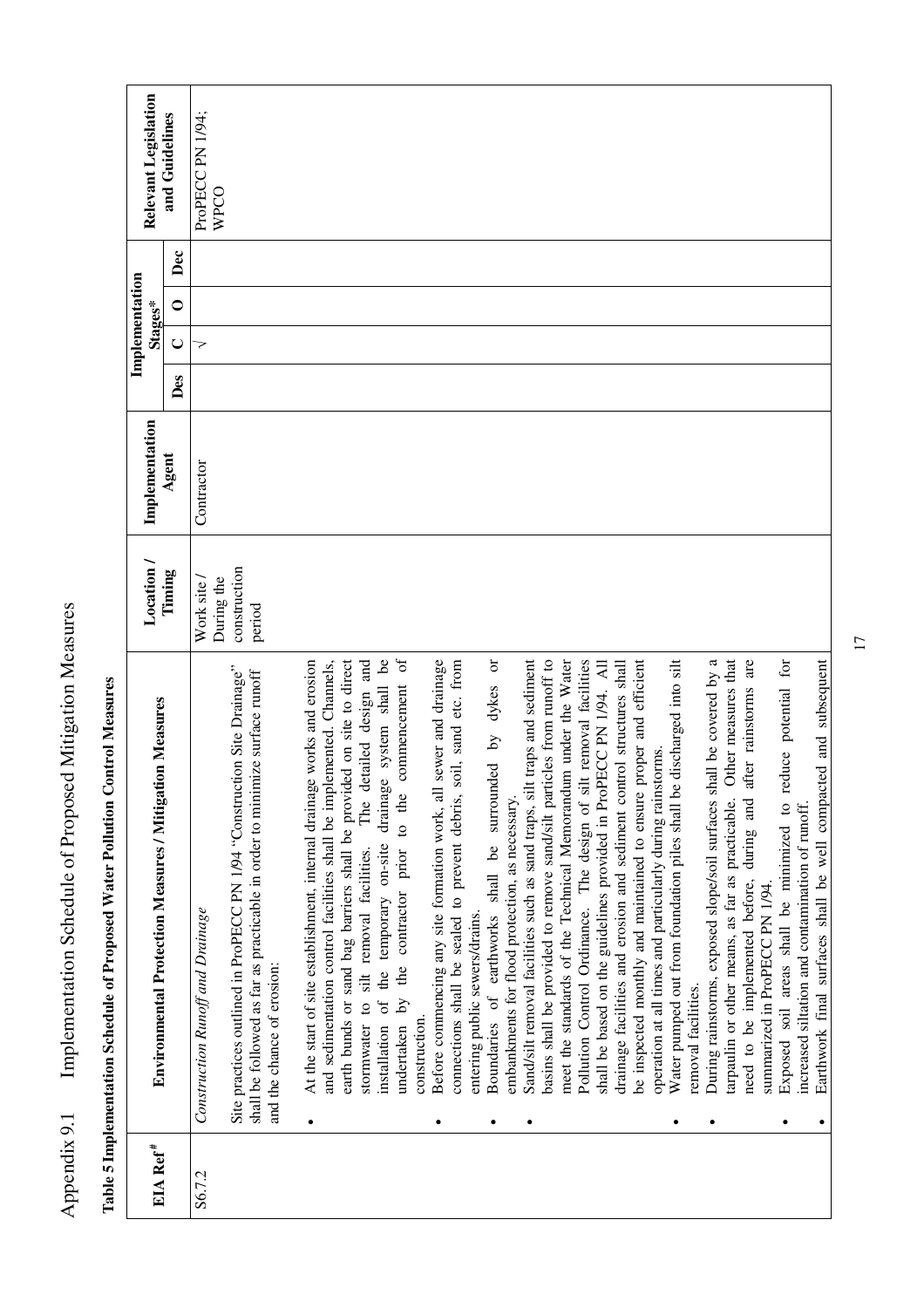|                      |                                                                                                                                                                                                                                                                                                                                                                                                                                                                                                                                                                                                                                                                                                                                                                                   |                                      |                |     | Implementation |     |                          |
|----------------------|-----------------------------------------------------------------------------------------------------------------------------------------------------------------------------------------------------------------------------------------------------------------------------------------------------------------------------------------------------------------------------------------------------------------------------------------------------------------------------------------------------------------------------------------------------------------------------------------------------------------------------------------------------------------------------------------------------------------------------------------------------------------------------------|--------------------------------------|----------------|-----|----------------|-----|--------------------------|
| EIA Ref <sup>#</sup> | Environmental Protection Measures / Mitigation Measures                                                                                                                                                                                                                                                                                                                                                                                                                                                                                                                                                                                                                                                                                                                           | Location/                            | Implementation |     | Stages*        |     | Relevant Legislation     |
|                      |                                                                                                                                                                                                                                                                                                                                                                                                                                                                                                                                                                                                                                                                                                                                                                                   | Timing                               | Agent          | Des | C<br>$\cup$    | Dec | and Guidelines           |
|                      | site of more than 50m <sup>3</sup> shall be covered with tarpaulin or similar<br>designed and sited wheel washing bay shall be provided at every site<br>exit. The wheel washing facility shall be designed to minimize the<br>immediately<br>All vehicles shall be cleaned before leaving the works area to ensure<br>Open stockpiles of construction materials or construction wastes on-<br>An adequately<br>basis to ensure the<br>intake of surface water (rainwater). Wash-water shall have sand and<br>ತಿ<br>no earth, mud and debris is deposited on roads.<br>shall<br>silt settled out and removed at least on a weekly<br>protection<br>continued efficiency of the process.<br>surface<br>fabric during rainstorms.<br>work or<br>permanent<br>performed<br>$\bullet$ |                                      |                |     |                |     |                          |
| S6.7.2               | <b>General Construction Activities</b>                                                                                                                                                                                                                                                                                                                                                                                                                                                                                                                                                                                                                                                                                                                                            | Work site /                          | Contractor     | 7   |                |     | ProPECC PN 1/94;         |
|                      | Debris and refuse generated on-site shall be collected, handled and<br>disposed of properly to avoid entering the nearby water bodies and<br>other construction<br>materials shall be kept covered when not being used.<br>public drainage system. Stockpiles of cement and<br>$\bullet$                                                                                                                                                                                                                                                                                                                                                                                                                                                                                          | construction<br>During the<br>period |                |     |                |     | WPCO                     |
|                      | areas, within bunds of a capacity equal to 110% of the storage<br>Oils and fuels shall only be used and stored in designated areas which<br>have pollution prevention facilities. To prevent spillage of fuels and<br>capacity of the largest tank. The bund shall be drained of rainwater<br>solvents to nearby water bodies and public drains, all fuel tanks and<br>be sited on sealed<br>storage areas shall be provided with locks and<br>after a rain event.<br>$\bullet$                                                                                                                                                                                                                                                                                                   |                                      |                |     |                |     |                          |
| S6.7.2               | Sewage Effluents                                                                                                                                                                                                                                                                                                                                                                                                                                                                                                                                                                                                                                                                                                                                                                  | Work site /                          | Contractor     | >   |                |     | ProPECC PN 1/94;<br>WPCO |
|                      | sewage from the<br>for<br>Temporary sanitary facilities, such as portable chemical toilets, shall<br>would be responsible<br>appropriate disposal and maintenance of these facilities.<br>be employed on-site where necessary to handle<br>contractor<br>A licensed<br>workforce.<br>$\bullet$                                                                                                                                                                                                                                                                                                                                                                                                                                                                                    | construction<br>During the<br>period |                |     |                |     |                          |
| S6.7.2               | Release of PFA Leachate from Ash Lagoon into the Aquatic Environment                                                                                                                                                                                                                                                                                                                                                                                                                                                                                                                                                                                                                                                                                                              | Deep Bay                             | Contractor     | 7   |                |     |                          |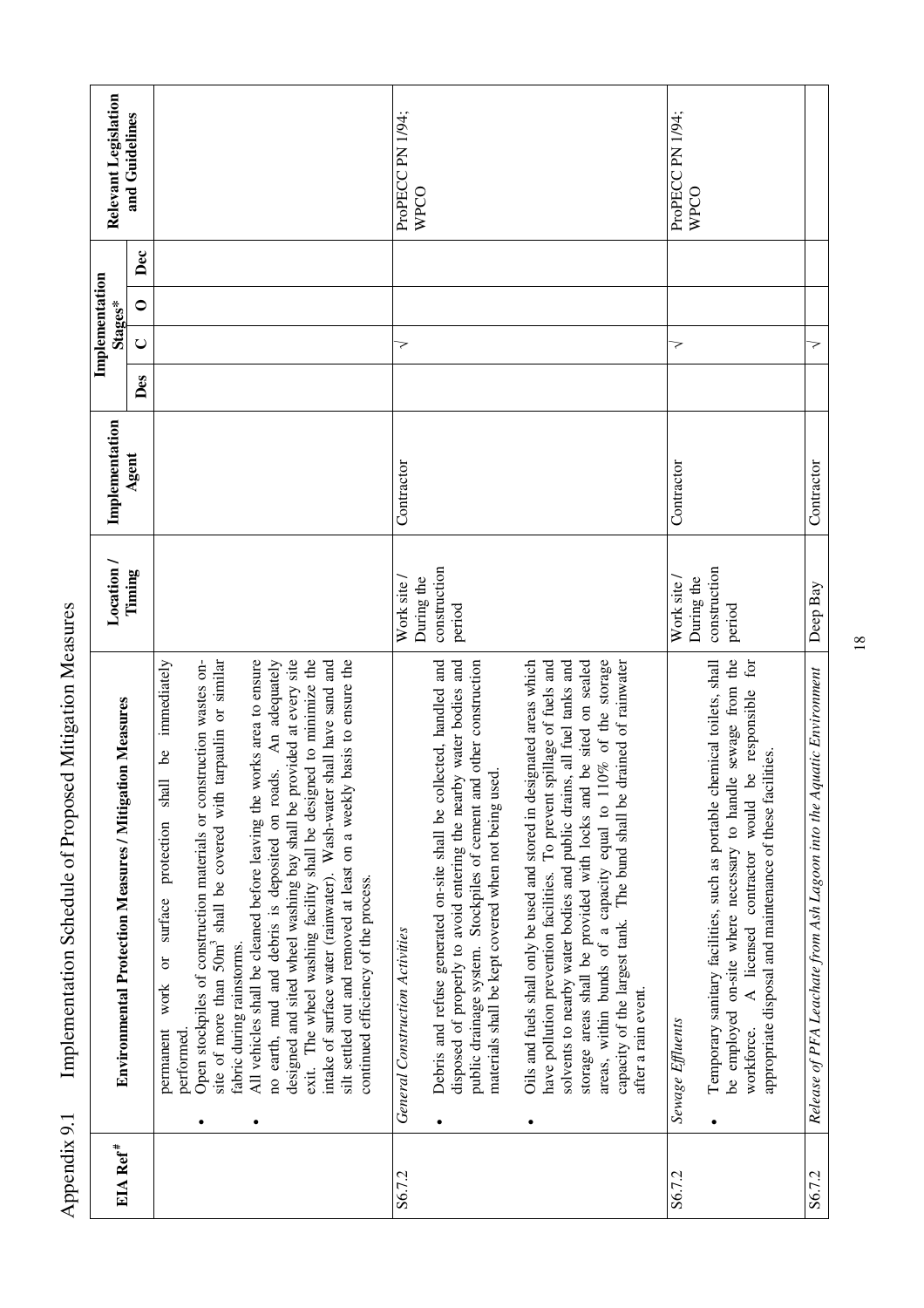| EIA Ref <sup>#</sup> | <b>Environmental Protection Measures / Mitigation Measures</b>                                                                                                                                                                                                                                                                                                                                                                                                                                       | Location/                                                                            | Implementation      |     | Implementation<br>Stages* |     | Relevant Legislation |
|----------------------|------------------------------------------------------------------------------------------------------------------------------------------------------------------------------------------------------------------------------------------------------------------------------------------------------------------------------------------------------------------------------------------------------------------------------------------------------------------------------------------------------|--------------------------------------------------------------------------------------|---------------------|-----|---------------------------|-----|----------------------|
|                      |                                                                                                                                                                                                                                                                                                                                                                                                                                                                                                      | Timing                                                                               | Agent               | Des | $\circ$<br>$\cup$         | Dec | and Guidelines       |
|                      | unacceptable release of PFA leachate into the Deep Bay waters. The<br>Environmental monitoring and audit (EM&A) should be included to<br>$\overline{a}$<br>parameters to be measured should include the heavy metals such as<br>to leach from the lagooned PFA into the seawater. Details of the<br>cadmium, chromium and aluminium, which have the greatest tendency<br>ensure that the foundation construction would not cause<br>measurement requirements are presented in the EM&A manual        | the Ash Lagoon<br>Water outside<br>construction<br>During the<br>period              |                     |     |                           |     |                      |
| S6.7.3               | An adequate number of drains shall be provided at the receiving area<br>of the STF with drain piping for draining and cleaning all areas of the<br>contain no traps. The drainage water shall be routed to an outdoor<br>to floor drains for<br>vented and trapped manhole for connection to the on-site wastewater<br>collection of drainage water during cleaning. Such floor drains shall<br>The floors shall be adequately sloped<br>Receiving Area at the STF<br>treatment plant<br>floor.<br>٠ | Receiving Area<br>at the STF /<br>During the<br>operation<br>period                  | <b>STF Operator</b> |     | 7                         |     |                      |
| S6.7.3               | provided for the<br>drainage system, and multiple outlets in the drainage system shall be<br>designed and provided to reduce the likelihood of drainage blockage.<br>Frequent and sufficient maintenance shall be<br>Wash Down Facilities at the STF                                                                                                                                                                                                                                                 | Facilities at the<br>STF / During<br>the operation<br>Wash Down<br>period            | STF Operator        |     | 7                         |     |                      |
| S6.7.3               | A detection device/alarm shall be installed to prevent overfilling of<br>Temporary Sludge/GTW Storage at the STF<br>temporary sludge/GTW storage tank.                                                                                                                                                                                                                                                                                                                                               | Storage at the<br>STF / During<br>Sludge/GTW<br>the operation<br>Temporary<br>period | <b>STF</b> Operator |     | 7                         |     |                      |

Appendix 9.1 Implementation Schedule of Proposed Mitigation Measures

Appendix 9.1

Implementation Schedule of Proposed Mitigation Measures

# All recommendations and requirements resulted during the course of ELA/EA Process, including ACE and/or accepted public comment to the proposed project. # All recommendations and requirements resulted during the course of EIA/EA Process, including ACE and/or accepted public comment to the proposed project.

\* Des - Design, C - Construction, O - Operation, and Dec - Decommissioning \* Des - Design, C - Construction, O – Operation, and Dec - Decommissioning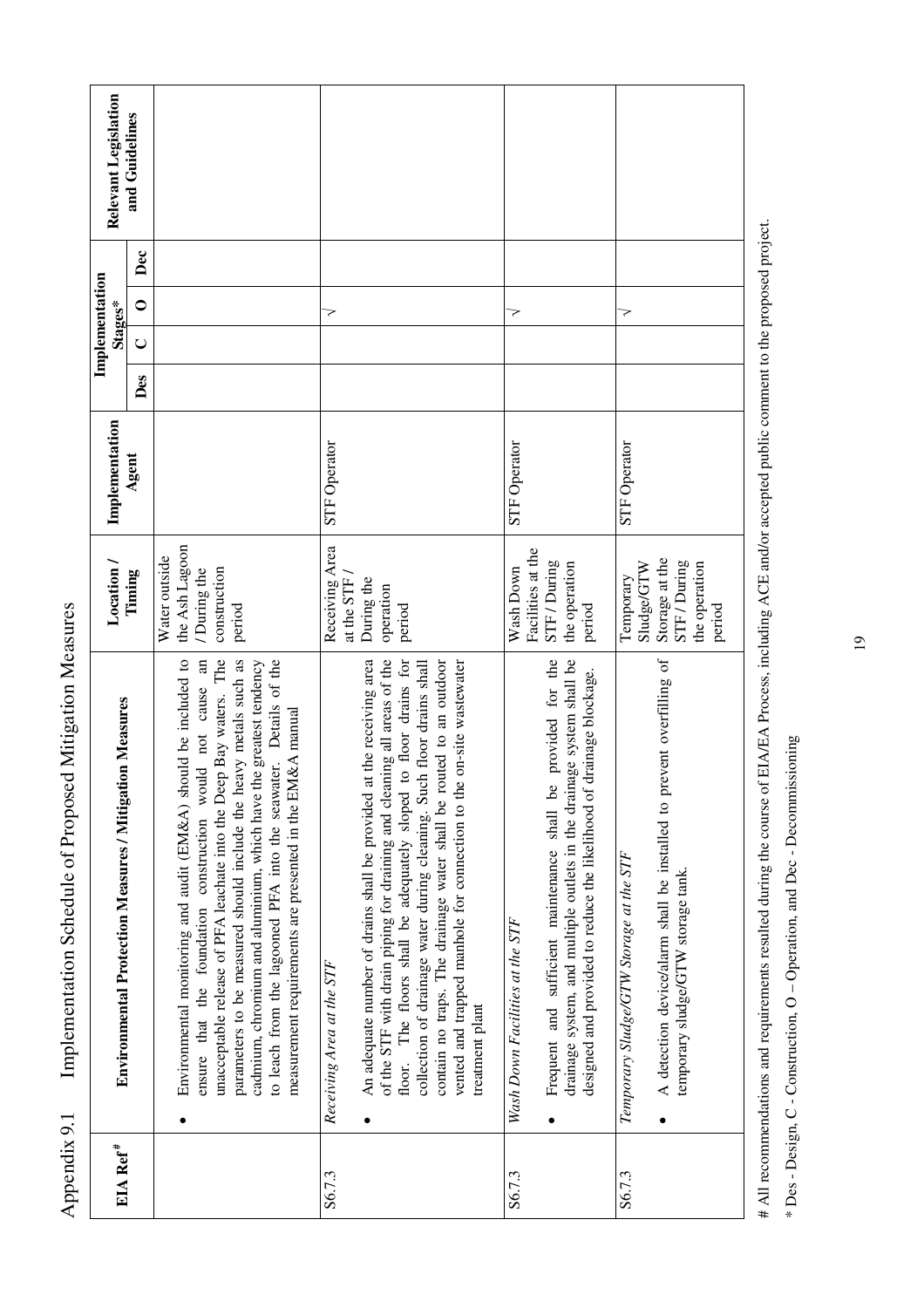|                      | Table 6 Implementation Schedule of Proposed Ecological Mitigation Measures                                                                                                                                                                                                                                                                                                          |                                                          |                             |     |                           |                  |                      |
|----------------------|-------------------------------------------------------------------------------------------------------------------------------------------------------------------------------------------------------------------------------------------------------------------------------------------------------------------------------------------------------------------------------------|----------------------------------------------------------|-----------------------------|-----|---------------------------|------------------|----------------------|
| EIA Ref <sup>#</sup> | Environmental Protection Measures/Mitigation Measures                                                                                                                                                                                                                                                                                                                               | <b>Location/Timing</b>                                   | Implementation              |     | Implementation<br>Stages* |                  | Relevant Legislation |
|                      |                                                                                                                                                                                                                                                                                                                                                                                     |                                                          | Agent                       | Des | $\cup$                    | Dec<br>$\bullet$ | and Guidelines       |
| S7.8.2               | Measures to Minimize Disturbance Impact to Wildlife                                                                                                                                                                                                                                                                                                                                 |                                                          |                             |     | 7                         |                  |                      |
|                      | boundary of the<br>works areas and associated site access to shield the fauna and<br>Lagoon from the<br>breeding population of Little Grebe in the Middle<br>Hoarding of 3m high shall be set up along the<br>disturbance impact of machinery.                                                                                                                                      | Construction<br>Boundary of<br>works areas/<br>Phase     | Contractor                  |     |                           |                  |                      |
|                      | proposed Project<br>should encroach or wilfully disturb any wild animals and their<br>Area. All work crews, equipment and human activities shall be<br>habitats. Traffic and human access from the western side of the<br>No personnel<br>confined within the designated works area only.<br>The works boundaries shall not go beyond the j<br>Project Area should be avoided.<br>٠ | Construction<br>Boundary of<br>works areas/<br>Phase     | Contractor                  |     |                           |                  |                      |
|                      | appropriate, along the STF site boundary and the two sides of<br>provided, where<br>access road to screen the surrounding habitats from the STF works<br>Fencing with climbers or plantation shall be<br>areas.<br>٠                                                                                                                                                                | <b>Operation Phase</b><br>Boundary of<br>works areas/    | Contractor                  |     | 7<br>7                    |                  |                      |
| S7.8.2               | Measures to Minimize Impact to natural habitats                                                                                                                                                                                                                                                                                                                                     |                                                          |                             |     |                           |                  |                      |
|                      | Where practicable, all proposed works shall be conducted in<br>existing built up area to minimize impact to natural habitats.                                                                                                                                                                                                                                                       | Works areas/<br>Construction<br>Design and<br>Phase      | STF Designer/<br>Contractor | 7   | 7                         |                  |                      |
|                      | avoid streambed. The number and size of the temporary supporting<br>structures to be installed over the streambed during construction<br>The abutment (permanent structure) for the vehicular bridge shall<br>shall be minimized as far as practicable.                                                                                                                             | Vehicular bridge/<br>Construction<br>Design and<br>Phase | STF Designer/<br>Contractor | 7   | 7                         |                  |                      |
|                      | The temporarily affected natural habitats, including streambed,<br>shall be reinstated after the completion of works.                                                                                                                                                                                                                                                               | <b>Operation Phase</b><br>Works Area/                    | Contractor                  |     | 7                         |                  |                      |
|                      |                                                                                                                                                                                                                                                                                                                                                                                     | Works Area/                                              | Contractor                  |     |                           |                  | ETWB TC (Works)      |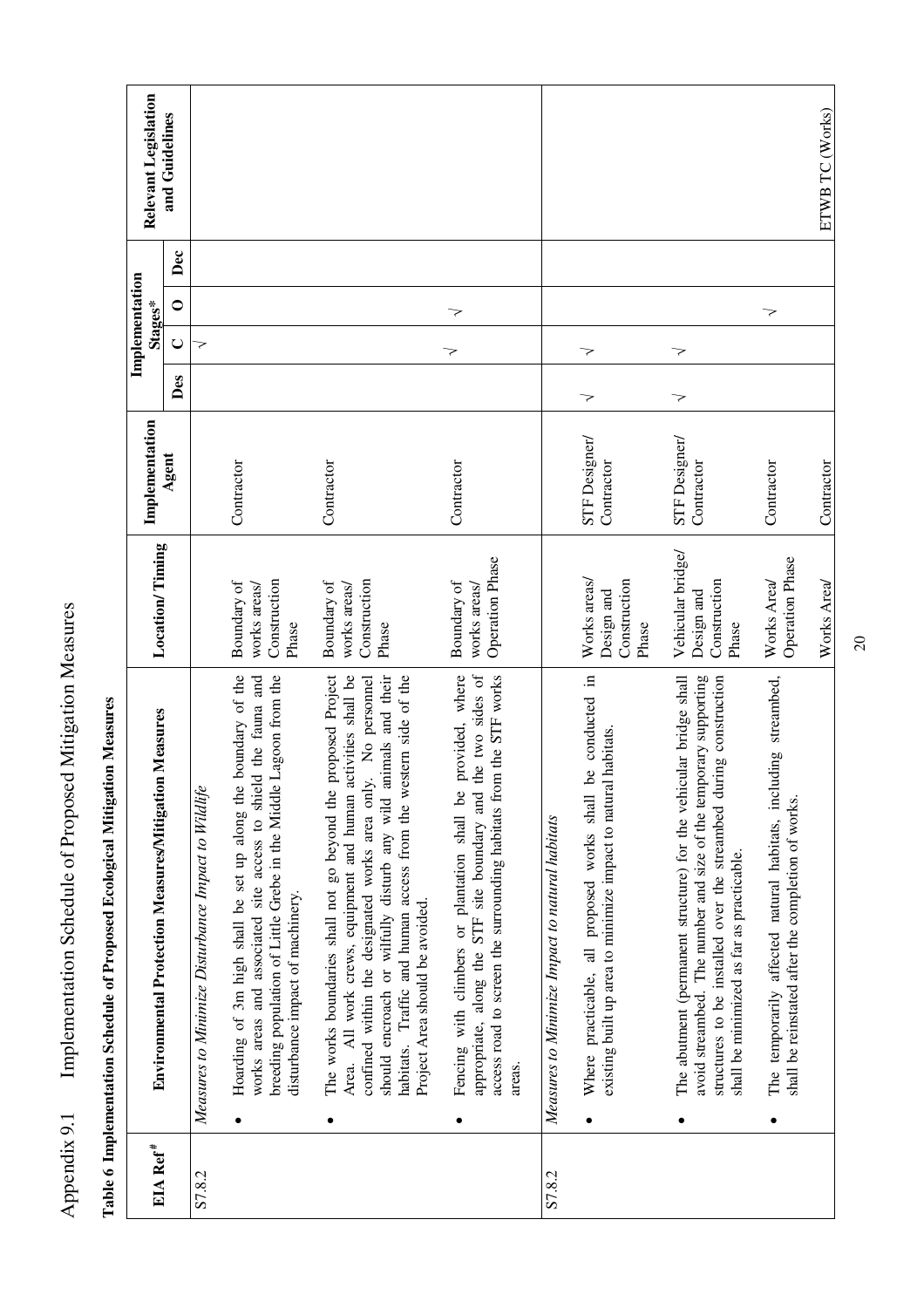|                      |                                                                                                                                                                                   |                             | Implementation |     | Implementation<br>Stages* |     | Relevant Legislation                         |
|----------------------|-----------------------------------------------------------------------------------------------------------------------------------------------------------------------------------|-----------------------------|----------------|-----|---------------------------|-----|----------------------------------------------|
| EIA Ref <sup>#</sup> | Environmental Protection Measures/Mitigation Measures                                                                                                                             | <b>Location/Timing</b>      | Agent          |     |                           |     | and Guidelines                               |
|                      |                                                                                                                                                                                   |                             |                | Des | $\bullet$<br>$\cup$       | Dec |                                              |
|                      | $\sigma$<br>similar size and composition to those of original streambed shall be<br>of substrates<br>For affected natural stream section, placement<br>$\bullet$                  | <b>Operation Phase</b>      |                |     | 7                         |     | No. 5/2005 Protection<br>of natural streams/ |
|                      | considered to encourage colonization.                                                                                                                                             |                             |                |     |                           |     | impacts arising from<br>rivers from adverse  |
|                      |                                                                                                                                                                                   |                             |                |     |                           |     | construction works                           |
| S7.8.2               | Minimise sedimentation/water quality impacts to waterbodies                                                                                                                       | Construction<br>Whole Site/ | Contractor     |     | 7                         |     |                                              |
|                      | Measures to control potential sedimentation/ water quality impacts<br>during the construction phase shall be implemented.                                                         | Phase                       |                |     |                           |     |                                              |
|                      | To minimize the potential water quality impacts from the<br>construction works located at any river channels, natural streams or<br>$\bullet$                                     |                             |                |     |                           |     | No. 5/2005 Protection<br>ETWB TC (Works)     |
|                      | seafront, the practices outlined in ETWB TC (Works) No. 5/2005                                                                                                                    |                             |                |     |                           |     | rivers from adverse<br>of natural streams/   |
|                      | "Protection of natural streams/rivers from adverse impacts arising<br>from construction works" shall be adopted where applicable.                                                 |                             |                |     |                           |     | impacts arising from<br>construction works   |
| S7.8.2               | Minimize noise disturbance                                                                                                                                                        | Construction<br>Whole Site/ | Contractor     |     | 7                         |     |                                              |
|                      | of quieter piling<br>machinery and construction plants shall be implemented to lower<br>Noise mitigation measures including the use<br>the noise level due to construction works. | Phase                       |                |     |                           |     |                                              |
|                      |                                                                                                                                                                                   |                             |                |     |                           |     |                                              |
|                      | Only well-maintained plant shall be operated on-site and plant shall<br>be serviced regularly during the construction programme<br>$\bullet$                                      |                             |                |     |                           |     |                                              |
|                      | use shall be shut<br>Machines and plant which may be in intermittent<br>down to a minimum.<br>٠                                                                                   |                             |                |     |                           |     |                                              |
|                      | Plant known to emit noise strongly in one direction, shall be<br>oriented so that the noise is directed away from the Middle Lagoon,<br>where possible.<br>٠                      |                             |                |     |                           |     |                                              |
|                      | shall be utilized<br>and shall be properly maintained during the construction period.<br>Silencers or mufflers on construction equipment                                          |                             |                |     |                           |     |                                              |
|                      | Mobile plant (such as generator) shall be sited as far away from the<br>$\bullet$                                                                                                 |                             |                |     |                           |     |                                              |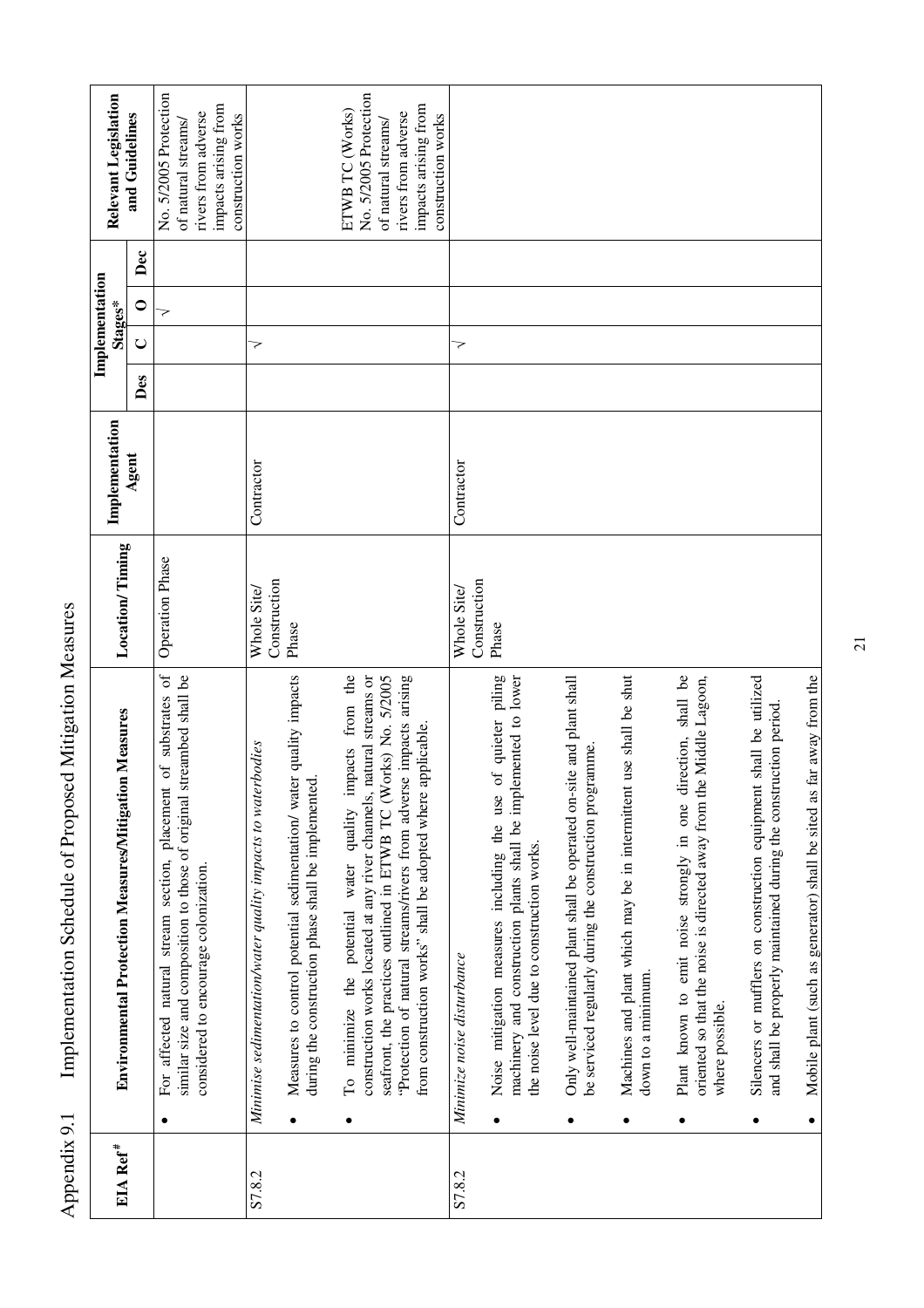| EIA Ref <sup>#</sup> | Environmental Protection Measures/Mitigation Measures                                                                                                                                              | Location/Timing                            | Implementation   |     | Implementation<br>Stages* |                | Relevant Legislation |
|----------------------|----------------------------------------------------------------------------------------------------------------------------------------------------------------------------------------------------|--------------------------------------------|------------------|-----|---------------------------|----------------|----------------------|
|                      |                                                                                                                                                                                                    |                                            | Agent            | Des | $\cup$                    | Dec<br>$\circ$ | and Guidelines       |
|                      | Middle Lagoon as possible.                                                                                                                                                                         |                                            |                  |     |                           |                |                      |
|                      | Material stockpiles and other structures shall be effectively utilized,<br>where practicable, to screen noise from on-site construction<br>activities.<br>٠                                        |                                            |                  |     |                           |                |                      |
| S7.8.2               | Minimise General Disturbance in Construction Phase:                                                                                                                                                | Construction<br>Whole Site/                | Contractor       |     | 7                         |                |                      |
|                      | access routes selected on existing roads to minimize disturbance to<br>Placement of equipment or stockpile in designated works areas and<br>natural habitats.                                      | Phase                                      |                  |     |                           |                |                      |
|                      | goon outside the<br>Construction activities shall be restricted to works areas that shall<br>be clearly demarcated. Access to areas of the ash la<br>works areas shall be strictly prohibited<br>٠ |                                            |                  |     |                           |                |                      |
|                      | Waste skips shall be provided to collect general refuse and<br>construction wastes. The wastes shall be disposed of timely and<br>properly off-site.<br>٠                                          |                                            |                  |     |                           |                |                      |
|                      | control<br>$\mathbf{c}$<br>traps<br>Drainage arrangements shall include sediment<br>construction run-off.<br>٠                                                                                     |                                            |                  |     |                           |                |                      |
|                      | the works areas<br>shall be strictly<br>prohibited, temporary fire fighting equipment in<br>Open burning on works sites is illegal, and<br>shall be provided to prevent any open fire.<br>٠        |                                            |                  |     |                           |                |                      |
|                      | Erect fences along the boundary of works areas before the<br>commencement of works to prevent tipping, vehicle movements,<br>and encroachment of personnel into adjacent areas.<br>٠               |                                            |                  |     |                           |                |                      |
| S7.8.3               | Measures to Mitigate the Loss of Vegetation                                                                                                                                                        | Whole Site/<br>Design,                     | Contractor / STF | 7   | 7<br>7                    |                |                      |
|                      | be preserved as<br>All vegetation located within the work areas shall<br>far as practicable.                                                                                                       | Construction and<br><b>Operation Phase</b> | Operator         |     |                           |                |                      |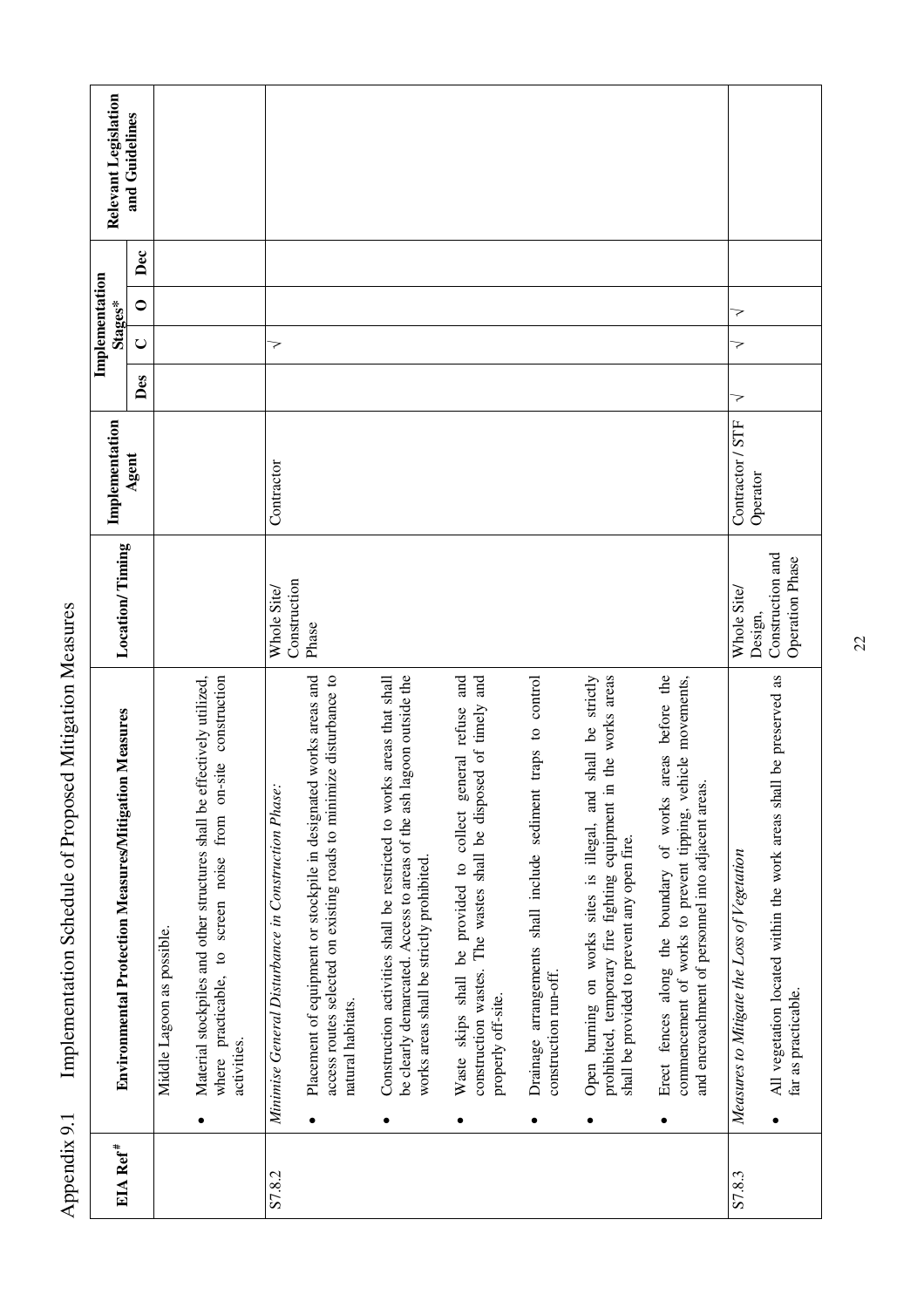| EIA Ref <sup>#</sup> | <b>Environmental Protection Measures/Mitigation Measures</b>                                                                                                                                                                                                                                 | Location/Timing                                      | Implementation               |     | Implementation<br>Stages* |                  | Relevant Legislation |
|----------------------|----------------------------------------------------------------------------------------------------------------------------------------------------------------------------------------------------------------------------------------------------------------------------------------------|------------------------------------------------------|------------------------------|-----|---------------------------|------------------|----------------------|
|                      |                                                                                                                                                                                                                                                                                              |                                                      | Agent                        | Des | $\cup$                    | Dec<br>$\bullet$ | and Guidelines       |
|                      | To compensate for the loss of the vegetation and habitats, tree<br>planting shall be provided in the site area where possible. Species<br>chosen for planting shall be similar to the species identified in the<br>survey and be native to Hong Kong or the Southern China.                  |                                                      |                              |     |                           |                  |                      |
| S7.8.4               | Enhancement Measures to Create Additional Habitat for Little Grebe                                                                                                                                                                                                                           | Within Project<br>Area/Design                        | Contractor / STF<br>Operator | 7   | 7<br>7                    |                  |                      |
|                      | created in a less<br>disturbed area located at the northeastern part of the proposed STF.<br>An additional habitat for Little Grebe shall be                                                                                                                                                 | Construction and<br><b>Operation Phase</b><br>Phase, |                              |     |                           |                  |                      |
|                      | incorporating suitable habitat characteristics for Little Grebe. The<br>shallow pond(s)<br>water level of the created pond shall be kept between 1.5 m to 2 m.<br>The created habitat shall be provided in form of                                                                           |                                                      |                              |     |                           |                  |                      |
|                      | Emergent vegetation shall be planted and fish population shall be<br>controlled to allow development of aquatic invertebrate populations<br>as prey of Little Grebe.                                                                                                                         |                                                      |                              |     |                           |                  |                      |
|                      | due to nearby<br>provided on the<br>To screen the created habitat from disturbance<br>landfill traffic, planting of native plants shall be<br>boundary of the pond(s) as appropriate.                                                                                                        |                                                      |                              |     |                           |                  |                      |
|                      | experienced ecologist(s) with over seven year experience in<br>Prior to construction of the pond(s), detailed Habitat Creation and<br>Management Plan (HCMP) of the created habitat prepared by<br>relevant field shall be circulated to relevant departments including<br>AFCD for comment. |                                                      |                              |     |                           |                  |                      |

# All recommendations and requirements resulted during the course of EIA Process, including ACE and / or accepted public comment to the proposed project. # All recommendations and requirements resulted during the course of EIA Process, including ACE and / or accepted public comment to the proposed project.<br>• Des - Design, C - Construction, O - Operation and Dec – Decommissi

Des - Design, C - Construction, O - Operation and Dec – Decommissioning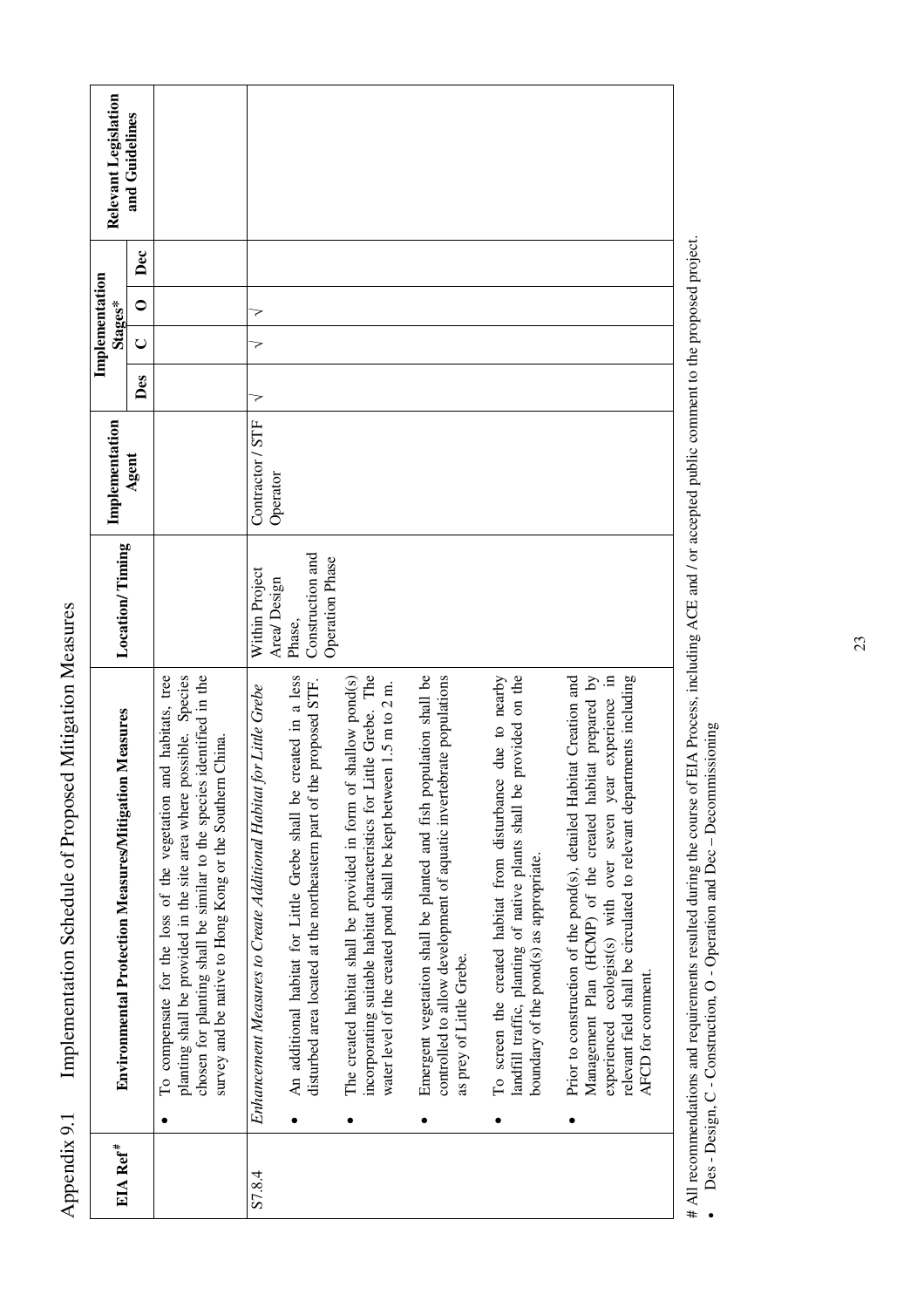| <b>Environmental Protection Measures / Mitigation Measures</b>                                                                                                                                                                                                                                                                                                                                                                                                                                                                     | Location/                                                                        | Implementation |     | Stages* | Implementation |     | Relevant Legislation |
|------------------------------------------------------------------------------------------------------------------------------------------------------------------------------------------------------------------------------------------------------------------------------------------------------------------------------------------------------------------------------------------------------------------------------------------------------------------------------------------------------------------------------------|----------------------------------------------------------------------------------|----------------|-----|---------|----------------|-----|----------------------|
|                                                                                                                                                                                                                                                                                                                                                                                                                                                                                                                                    | Timing                                                                           | Agent          | Des | $\cup$  | $\bullet$      | Dec | and Guidelines       |
| Contaminant/Sediment Control - Suitable temporary barriers, covers<br>and drainage provisions shall be provided around construction works<br>concrete works) and sediments into sensitive water-based habitats,<br>to avoid discharge of contaminants (such as bleeding from in-situ<br>especially the tidal streams and the mangrove.                                                                                                                                                                                             | construction<br>During the<br>Work site<br>period                                | Contractor     |     | ⋜       |                |     |                      |
| Early Planting of Tall Trees - Tall trees proposed under mitigation<br>effect also<br>measure OM-02 shall be planted early, providing visual<br>during construction.                                                                                                                                                                                                                                                                                                                                                               | construction<br>During the<br>Work site<br>period                                | Contractor     |     | 7       |                |     |                      |
| construction materials onsite shall be carefully considered for possible<br>Good Site Practice – Construction activities should be restricted to<br>works areas and should be clearly demarcated onsite. Piling of<br>impacts before carrying out.                                                                                                                                                                                                                                                                                 | construction<br>During the<br>Work site<br>period                                | Contractor     |     | >       |                |     |                      |
| Existing Trees within Works Areas $-$ All existing trees within work<br>sites shall be properly maintained and protected for their crowns,<br>trunks and roots.                                                                                                                                                                                                                                                                                                                                                                    | construction<br>During the<br>Work site<br>period                                | Contractor     |     | 7       |                |     |                      |
| shall be sensitively designed to minimize impact to the tidal stream and<br>Sensitive Bridge Design - The bridge of the proposed access road<br>stream<br>mangrove. It shall be constructed with minimal use of in-situ<br>concreting and with maximum use of precast or prefabricated<br>elements. No pile or support shall be erected within the<br>channel.                                                                                                                                                                     | road / During the<br>Bridge of access<br>construction<br>design $\&$<br>phases   | Contractor     | >   | >       |                |     |                      |
| gation measure<br>effectiveness during operation. They will also help to lessen the visual<br>treatment facilities for sensitive viewers in Pak Nai. The trees shall be<br>planted along<br>the east side of the ash-lagoon to counterbalance possible exotic<br>silhouettes, such as from the chimney, of the proposed sludge<br>planted during the early stage of the construction to ensure<br>Tall trees for Chinney – Fast-growing tall trees shall be<br>impact during construction, as already suggested in miti<br>$CM-02$ | lagoon / During<br>East side of ash<br>the design $\&$<br>construction<br>phases | Contractor     | 7   | 7       |                |     |                      |

**Table 7 Implementation Schedule for Landscape and Visual Impact** 

Table 7 Implementation Schedule for Landscape and Visual Impact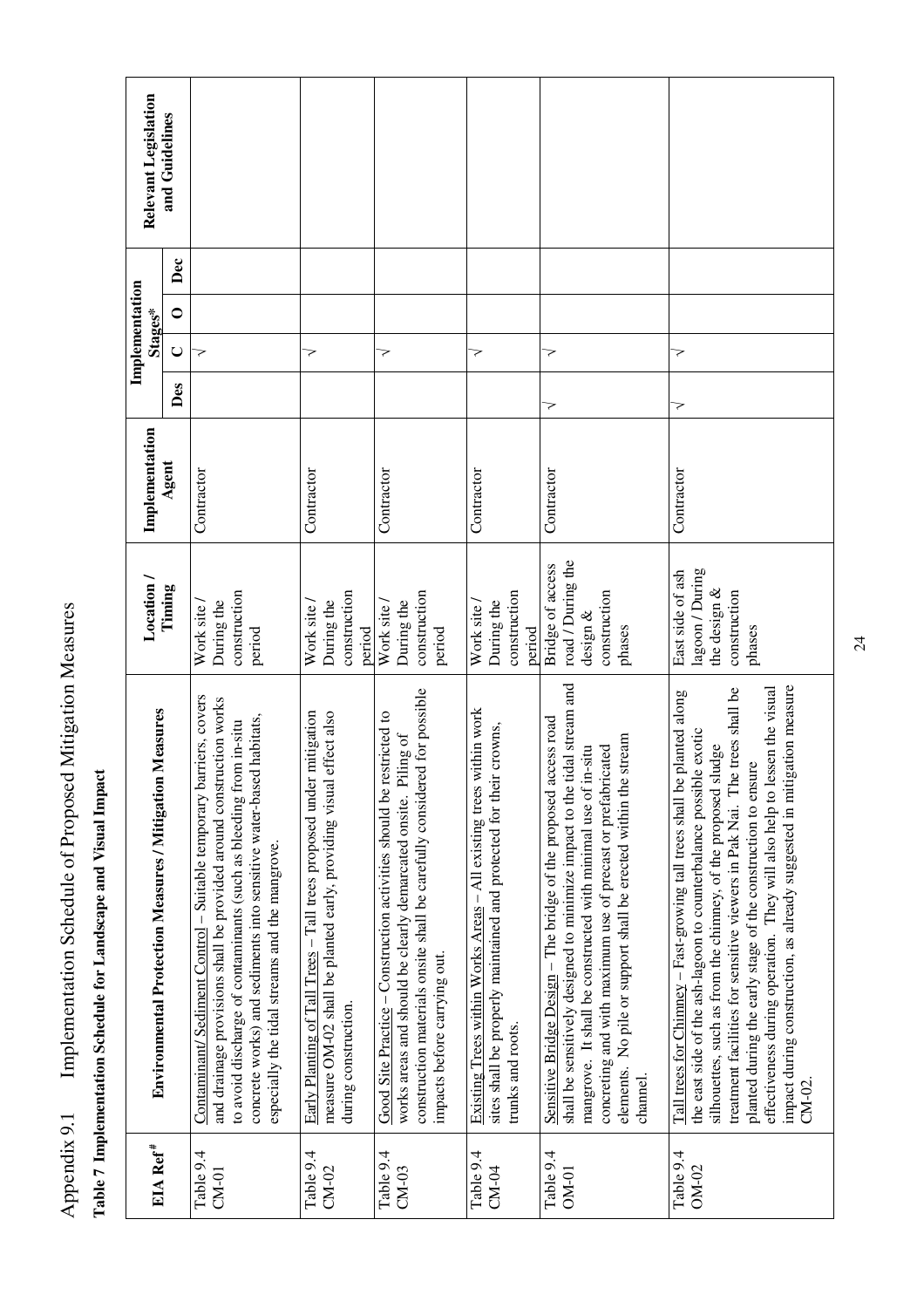| EIA Ref <sup>#</sup> | <b>Environmental Protection Measures / Mitigation Measures</b>                                                                                                                                                                                                                                                                                                                                                                                                                                                                          | Location /                                                                                      | Implementation |     | Implementation<br>Stages* |                | Relevant Legislation |
|----------------------|-----------------------------------------------------------------------------------------------------------------------------------------------------------------------------------------------------------------------------------------------------------------------------------------------------------------------------------------------------------------------------------------------------------------------------------------------------------------------------------------------------------------------------------------|-------------------------------------------------------------------------------------------------|----------------|-----|---------------------------|----------------|----------------------|
|                      |                                                                                                                                                                                                                                                                                                                                                                                                                                                                                                                                         | Timing                                                                                          | Agent          | Des | U                         | Dec<br>$\circ$ | and Guidelines       |
| Table 9.4<br>$OM-03$ | approach for construction projects may not work well for this project.<br>lagoon, demonstrating their tolerance to salts, alkalinity and possible<br>Certain existing grasses and small shrubs have self-seeded the ash-<br>proposed works area within the ash-lagoon shall be reinstated with<br>Suitable Reinstatement at Ash-lagoon – Affected perimeter of the<br>trace metals in the ash. Therefore the same or similar species of<br>suitable planting materials. Traditional reinstatement planting<br>vegetation shall be used. | During the design<br>& construction<br>Perimeter of<br>works area<br>phases                     | Contractor     |     |                           |                |                      |
| Table 9.4<br>$OM-04$ | affect few existing trees, which shall be transplanted as far as practical.<br>Existing Tree Transplanting - The proposed access roadworks may<br>A comprehensive tree survey is recommended to locate these trees.                                                                                                                                                                                                                                                                                                                     | During the design<br>Access road /<br>& operation<br>phases                                     | Contractor     |     |                           |                |                      |
| Table 9.4<br>$OM-05$ | and shrubs shall be provided for the proposed access roadworks at the<br>Planting at Road Intersection – Suitable planting of woodland trees<br>junction with Nim Wan Road.                                                                                                                                                                                                                                                                                                                                                             | Junction of access<br>During the design<br>road with Nim<br>Wan Road /<br>& operation<br>phases | Contractor     |     |                           |                |                      |

Appendix 9.1 Implementation Schedule of Proposed Mitigation Measures

Appendix 9.1

Implementation Schedule of Proposed Mitigation Measures

# All recommendations and requirements resulted during the course of EIA/EA Process, including ACE and / or accepted public comment to the proposed project. # All recommendations and requirements resulted during the course of EIA/EA Process, including ACE and / or accepted public comment to the proposed project.

\* Des - Design, C - Construction, O - Operation, and Dec - Decommissioning \* Des - Design, C - Construction, O – Operation, and Dec - Decommissioning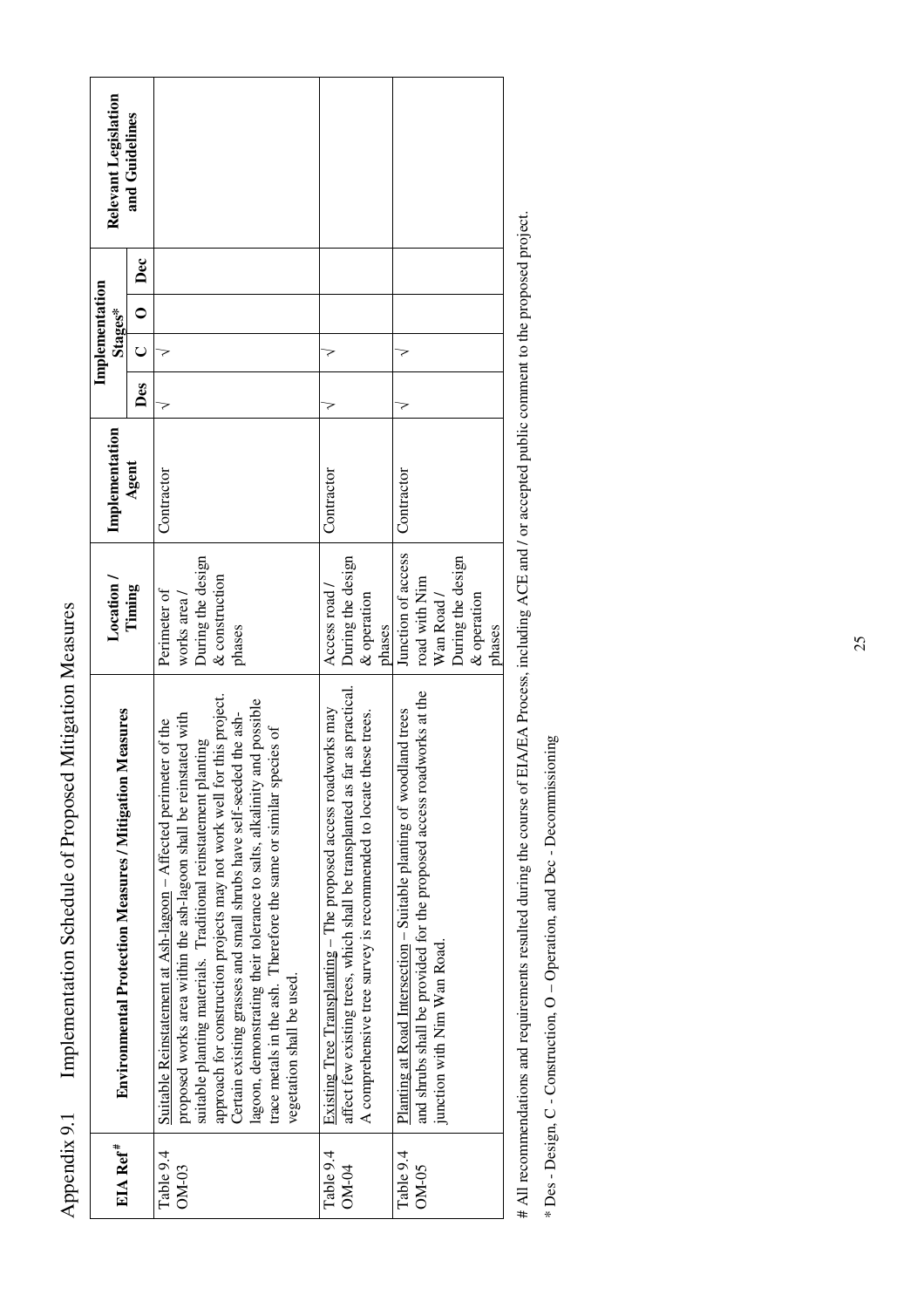| I<br>Ì<br>۱<br>ï                        |
|-----------------------------------------|
| くらいこ<br>l<br>ļ<br>:<br>.<br>.<br>.<br>l |
| ;<br>;<br>ť<br>i<br>J                   |
| I,<br>ĺ<br>֚֘                           |

|                      |                                                                                                                                                                                                                                                                                                                                                                                               |                                                                                                   |                |     | Implementation |                |                      |
|----------------------|-----------------------------------------------------------------------------------------------------------------------------------------------------------------------------------------------------------------------------------------------------------------------------------------------------------------------------------------------------------------------------------------------|---------------------------------------------------------------------------------------------------|----------------|-----|----------------|----------------|----------------------|
| EIA Ref <sup>#</sup> | Environmental Protection Measures/Mitigation Measures                                                                                                                                                                                                                                                                                                                                         | <b>Location/Timing</b>                                                                            | Implementation |     | Stages*        |                | Relevant Legislation |
|                      |                                                                                                                                                                                                                                                                                                                                                                                               |                                                                                                   | Agent          | Des | $\cup$         | Dec<br>$\circ$ | and Guidelines       |
| S10.7.2              | Appoint a properly trained safety officer and provide with appropriate<br>equipment to measure and monitor LFG hazard.<br>Appointment of Safety Officer                                                                                                                                                                                                                                       | construction<br>Work Site<br>During the<br>phase                                                  | Contractor     |     | マ              |                |                      |
| S10.7.2              | areas susceptible<br>procedures and<br>Staff should receive appropriate training on working in<br>to landfill gas, fire and explosion hazards. Excavation<br>code of practice should be implemented.<br>Safety Measures - Excavation                                                                                                                                                          | construction<br>Work Site<br>During the<br>phase                                                  | Contractor     |     | マ              |                |                      |
| S10.7.2              | Hot works should be confined to open areas away from any trench or<br>confined space, "permit to work" procedures should be followed.<br>excavation. Should hot works must be carried out in trenches or<br>Safety Measures – Welding, Flame-Cutting and Hot works                                                                                                                            | construction<br>Work Site<br>During the<br>phase                                                  | Contractor     |     | >              |                |                      |
| S10.7.2              | should either be located in an area which has been proven to be free of<br>landfill gas; or be raised clear of the ground by a minimum of 500mm.<br>Site offices or buildings located within WENT Landfill Consultation<br>Zone which have the capacity to accumulate landfill gas, then they<br>Safety Measures – Enclosed Spaces                                                            | Consultant Zone /<br><b>Enclosed Spaces</b><br>within WENT<br>construction<br>During the<br>phase | Contractor     |     | >              |                |                      |
| S10.7.2              | cords, should<br>Any electrical equipment, such as motors and extension<br>Safety Measures – Electrical Equipment<br>be intrinsically safe.                                                                                                                                                                                                                                                   | construction<br>During the<br>Work Site<br>phase                                                  | Contractor     |     | 7              |                |                      |
| S <sub>10.7.2</sub>  | ping/conduiting<br>progresses, all valves/seals should be closed as installed to prevent the<br>valves/seals<br>should be closed immediately after installation. As construction<br>migration of gases through the pipeline/conduit. All pip<br>During piping assembly or conduiting construction, all<br>should be capped at the end of each working day<br><u> Safety Measures – Piping</u> | construction<br>During the<br>Work Site<br>phase                                                  | Contractor     |     | マ              |                |                      |
| S <sub>10.7.2</sub>  | Adequate fire safety equipments should be provided on site. Workers<br><b>Safety Measures - Fire Safety</b>                                                                                                                                                                                                                                                                                   | Work Site<br>During the                                                                           | Contractor     |     | マ              |                |                      |

Table 8 Implementation Schedule of Proposed Landfill Gas Hazard Protection Measures **Table 8 Implementation Schedule of Proposed Landfill Gas Hazard Protection Measures**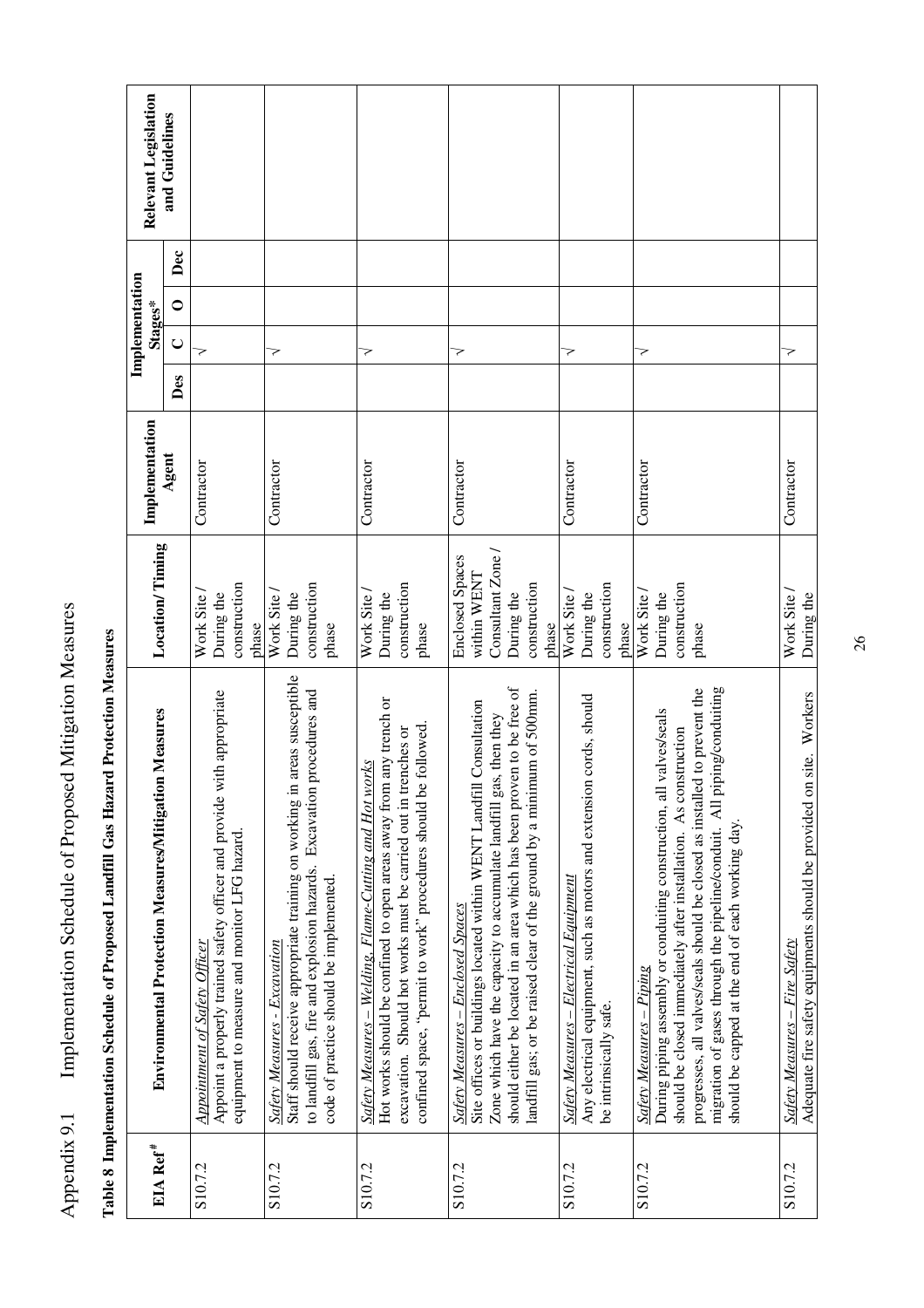| EIA Ref <sup>#</sup> | Environmental Protection Measures/Mitigation Measures                                                                                                                                                                                                                                                                                                                                                                                                                                                                              | <b>Location/Timing</b>                                                   | Implementation      |     | Implementation<br>Stages* |                | Relevant Legislation |
|----------------------|------------------------------------------------------------------------------------------------------------------------------------------------------------------------------------------------------------------------------------------------------------------------------------------------------------------------------------------------------------------------------------------------------------------------------------------------------------------------------------------------------------------------------------|--------------------------------------------------------------------------|---------------------|-----|---------------------------|----------------|----------------------|
|                      |                                                                                                                                                                                                                                                                                                                                                                                                                                                                                                                                    |                                                                          | Agent               | Des | $\cup$                    | Dec<br>$\circ$ | and Guidelines       |
|                      | notices should be posted around the site warning the anger and potential<br>and visitors should be notified of the potential fire hazards. Safety<br>hazards.                                                                                                                                                                                                                                                                                                                                                                      | construction<br>phase                                                    |                     |     |                           |                |                      |
| S10.7.2              | Precautionary measures should include ensuring that staff members are<br>aware of the potential hazards of working in confined spaces, and that<br>appropriate monitoring procedures are in place to prevent hazards in<br><b>Safety Measures - Confined Spaces</b><br>confined spaces.                                                                                                                                                                                                                                            | Confined Spaces<br>at Work Site /<br>construction<br>During the<br>phase | Contractor          |     | 7                         |                |                      |
| S10.7.2              | oxygen using appropriately calibrated portable gas detection equipment.<br>prior to commencement of ground-works. Depending on the results of<br>The monitoring frequency and areas to be monitored shall be set down<br>Periodically during ground-works within the Consultation Zone, the<br>the measurements, actions required will vary. As a minimum these<br>of the EIA<br>works area should be monitored for methane, carbon dioxide and<br>should encompass those actions specified in Table 10.6<br>Monitoring<br>Report. | construction<br>Work Site<br>During the<br>phase                         | Contractor          |     | >                         |                |                      |
| S10.7.3              | addition, in the WENT extension project, a cut-off trench barrier will be<br>under the WENT Extension project. This will cut off any gas migration<br>boundary of the STF site facility and the existing WENT landfill. In<br>built along the boundary between the STF and the WENT Extension<br>A cut-off trench barrier to should be built along in between the<br>to the STF from WENT extension.<br><b>Gas Barrier</b>                                                                                                         | boundary/During<br>the design phase<br>Along STF                         | <b>STF</b> Designer | マ   |                           |                |                      |
| S10.7.3              | Passive control measures (such as gas-resistant polymeric membranes,<br>synthetic composite geotextile, clear void under the structure, etc) for<br>buildings structures with ground level or below ground rooms / voids.<br><b>Building Protection Design Measure</b>                                                                                                                                                                                                                                                             | Buildings within<br>STF/During the<br>design phase                       | <b>STF</b> Designer | 7   |                           |                |                      |
| S10.7.3              | protection measures (such as barriers made of HDPE, vent pipes, etc)<br>As shown in Figure 10.4b - Figure 10.4f of the EIA Report, generic<br>for the design measures for sub-surface building services.<br>Design Measures for Sub-surface Building Services                                                                                                                                                                                                                                                                      | Building services/<br>During the design<br>phase                         | <b>STF</b> Designer | マ   |                           |                |                      |